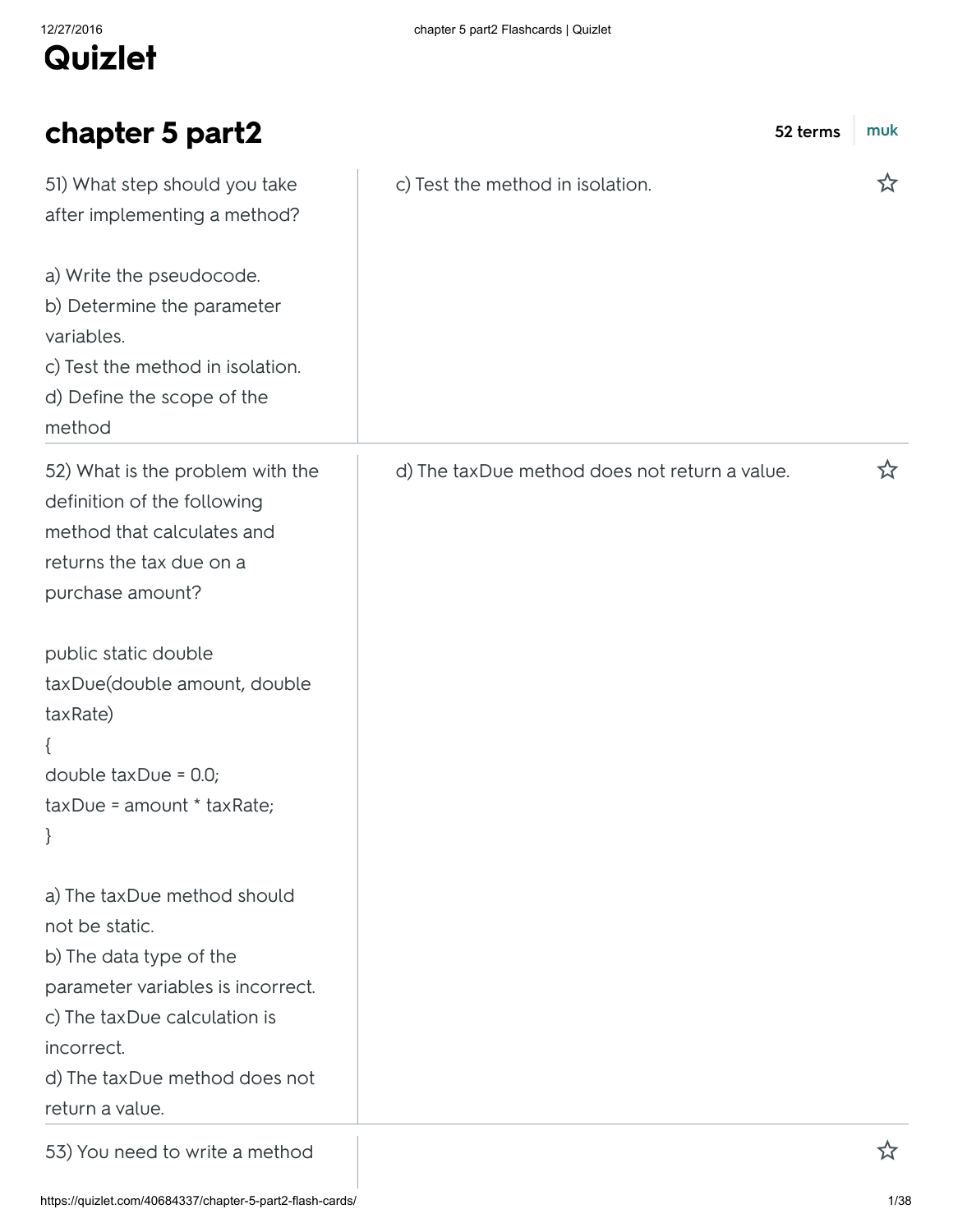| 12/27/2016                                                                                                                                                                                                 | chapter 5 part2 Flashcards   Quizlet                           |   |
|------------------------------------------------------------------------------------------------------------------------------------------------------------------------------------------------------------|----------------------------------------------------------------|---|
| that calculates the shipping cost<br>for an appliance, which<br>depends on the item's 3D<br>dimensions and weight. What<br>should be the inputs and their<br>data types for this method?                   | d) double width, double height, double depth,<br>double weight |   |
| a) double size, double weight<br>b) double size, double weight,<br>double price<br>c) double size, double weight,<br>double shippingCost<br>d) double width, double height,<br>double depth, double weight |                                                                |   |
| 54) Given the following code,<br>which argument(s) will cause the<br>method to return true?                                                                                                                | d) I, II, and IV                                               | ☆ |
| public static boolean<br>isIdeal(String s)<br>int low $= 0$ ;<br>int high = $s.length() - 1;$                                                                                                              |                                                                |   |
| while (low < high)<br>$\mathcal{L}$<br>if (s.charAt(low) != s.charAt(high))<br>₹<br>return false;<br>$low++;$<br>high--;<br>return true;<br>$\}$                                                           |                                                                |   |
| I. isIdeal("civic")                                                                                                                                                                                        |                                                                |   |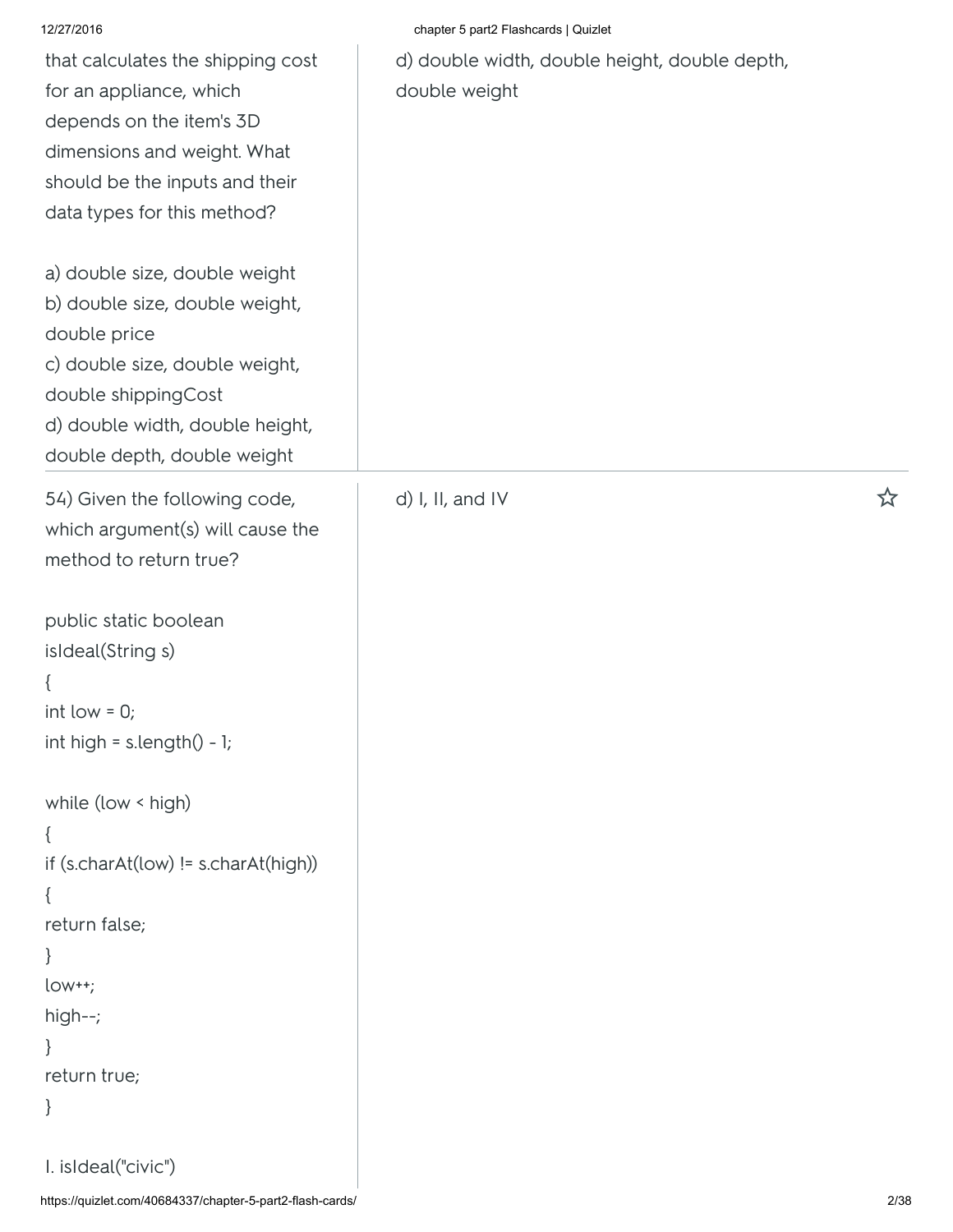| 12/27/2016                          | chapter 5 part2 Flashcards   Quizlet                |   |
|-------------------------------------|-----------------------------------------------------|---|
| II. isIdeal("level")                |                                                     |   |
| III. isIdeal("race car")            |                                                     |   |
| IV. isIdeal("rotor")                |                                                     |   |
|                                     |                                                     |   |
| a) I only                           |                                                     |   |
| b) I and II only                    |                                                     |   |
| c) $I, II, and III$                 |                                                     |   |
| d) I, II, and IV                    |                                                     |   |
| 55) Given the following code,       | d) I, III, and IV                                   | ☆ |
| which method call(s) will cause     |                                                     |   |
| the method to return true?          |                                                     |   |
|                                     |                                                     |   |
| public static boolean isIdeal(int   |                                                     |   |
| year)                               |                                                     |   |
| ₹                                   |                                                     |   |
| return ((year % $4 == 0$ ) && (year |                                                     |   |
| % 100 != 0)) II (year % 400 == 0);  |                                                     |   |
| $\}$                                |                                                     |   |
|                                     |                                                     |   |
| I. isIdeal(1600)                    |                                                     |   |
| II. isIdeal(1700)                   |                                                     |   |
| III. isIdeal(2000)                  |                                                     |   |
| IV. isIdeal(2008)                   |                                                     |   |
|                                     |                                                     |   |
| a) I only                           |                                                     |   |
| b) I and II only                    |                                                     |   |
| c) I, II, and III                   |                                                     |   |
| d) I, III, and IV                   |                                                     |   |
| 56) What is wrong with the          | c) No return statement for all possible logic paths | ☆ |
| following code?                     |                                                     |   |
|                                     |                                                     |   |
| public static double div2(int nl,   |                                                     |   |
| int n2)                             |                                                     |   |
| {                                   |                                                     |   |
| if $(n2 != 0)$                      |                                                     |   |
| $\{$                                |                                                     |   |
|                                     |                                                     |   |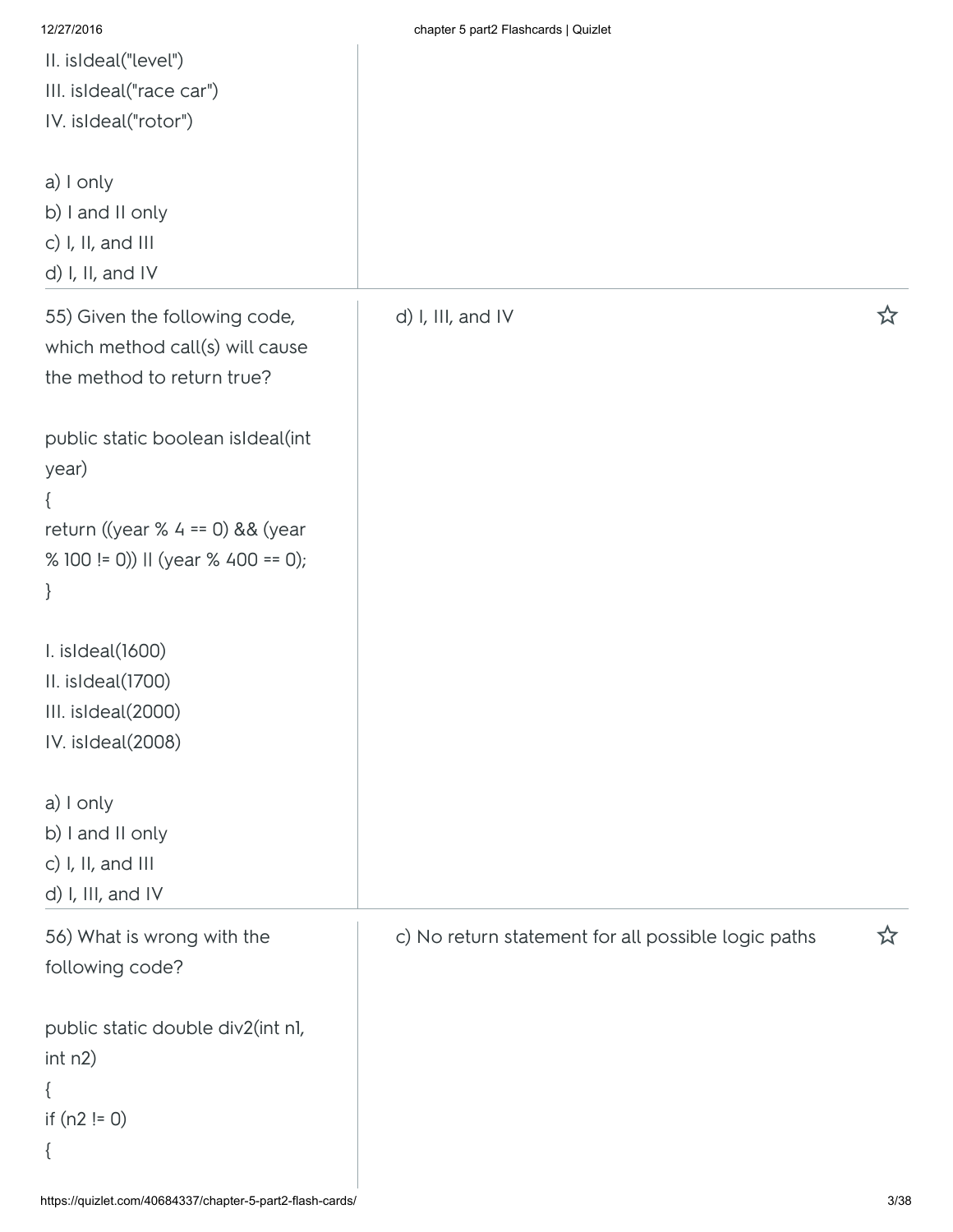| 12/27/2016                                                | chapter 5 part2 Flashcards   Quizlet                |      |
|-----------------------------------------------------------|-----------------------------------------------------|------|
| return (double) nl / n2;                                  |                                                     |      |
| $\}$                                                      |                                                     |      |
| }                                                         |                                                     |      |
|                                                           |                                                     |      |
| a) Compilation error                                      |                                                     |      |
| b) Invalid parameter variable                             |                                                     |      |
| types                                                     |                                                     |      |
| c) No return statement for all                            |                                                     |      |
| possible logic paths                                      |                                                     |      |
| d) Invalid return type                                    |                                                     |      |
| 57) What is wrong with the<br>following code?             | c) No return statement for all possible logic paths | ☆    |
| public static char grade(int                              |                                                     |      |
| score)                                                    |                                                     |      |
|                                                           |                                                     |      |
| if $(score \ge 9)$                                        |                                                     |      |
| $\{$                                                      |                                                     |      |
| return 'A';                                               |                                                     |      |
| $\}$                                                      |                                                     |      |
| else if $(score \ge 8)$                                   |                                                     |      |
| $\{$                                                      |                                                     |      |
| return 'B';                                               |                                                     |      |
| $\}$                                                      |                                                     |      |
| else if (score >= 6)                                      |                                                     |      |
| $\{$                                                      |                                                     |      |
| return 'C';                                               |                                                     |      |
| }                                                         |                                                     |      |
| else if $(score \ge 4)$                                   |                                                     |      |
| $\{$                                                      |                                                     |      |
| return 'D';                                               |                                                     |      |
| $\}$                                                      |                                                     |      |
| }                                                         |                                                     |      |
| a) Compilation error                                      |                                                     |      |
| b) Invalid parameter variable                             |                                                     |      |
| types                                                     |                                                     |      |
| https://quizlet.com/40684337/chapter-5-part2-flash-cards/ |                                                     | 4/38 |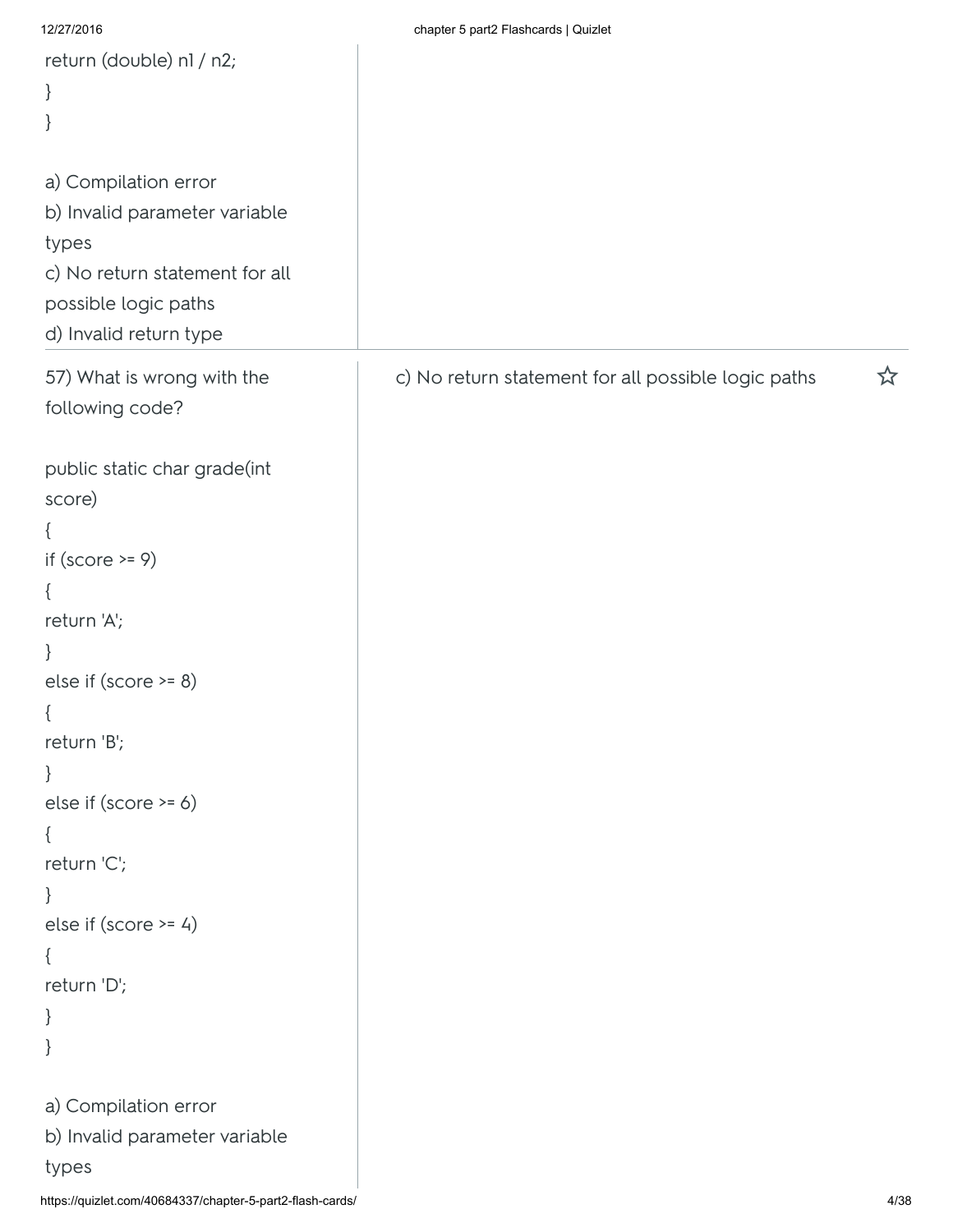| 12/27/2016                     | chapter 5 part2 Flashcards   Quizlet            |   |
|--------------------------------|-------------------------------------------------|---|
| c) No return statement for all |                                                 |   |
| possible logic paths           |                                                 |   |
| d) Invalid return type         |                                                 |   |
| 58) What is wrong with the     | c) No return statement for all branches of "if" |   |
| following code?                | statement                                       |   |
| public static String grade(int |                                                 |   |
| score)                         |                                                 |   |
| $\{$                           |                                                 |   |
| if (score $>= 9$ )             |                                                 |   |
| $\{$                           |                                                 |   |
| return A;                      |                                                 |   |
| $\}$                           |                                                 |   |
| else if $(score \ge 8)$        |                                                 |   |
| $\{$                           |                                                 |   |
| return B;                      |                                                 |   |
| $\}$                           |                                                 |   |
| else if $(score \ge 6)$        |                                                 |   |
| $\{$                           |                                                 |   |
| return C;                      |                                                 |   |
|                                |                                                 |   |
| else if $(score \ge 4)$        |                                                 |   |
| $\{$                           |                                                 |   |
| return D;                      |                                                 |   |
| $\}$                           |                                                 |   |
| return F;                      |                                                 |   |
| $\}$                           |                                                 |   |
| a) Illegal method name         |                                                 |   |
| b) Invalid parameter variable  |                                                 |   |
| type                           |                                                 |   |
| c) No return statement for all |                                                 |   |
| branches of "if" statement     |                                                 |   |
| d) Invalid argument in return  |                                                 |   |
| statements                     |                                                 |   |
| 59) What is wrong with the     |                                                 | 公 |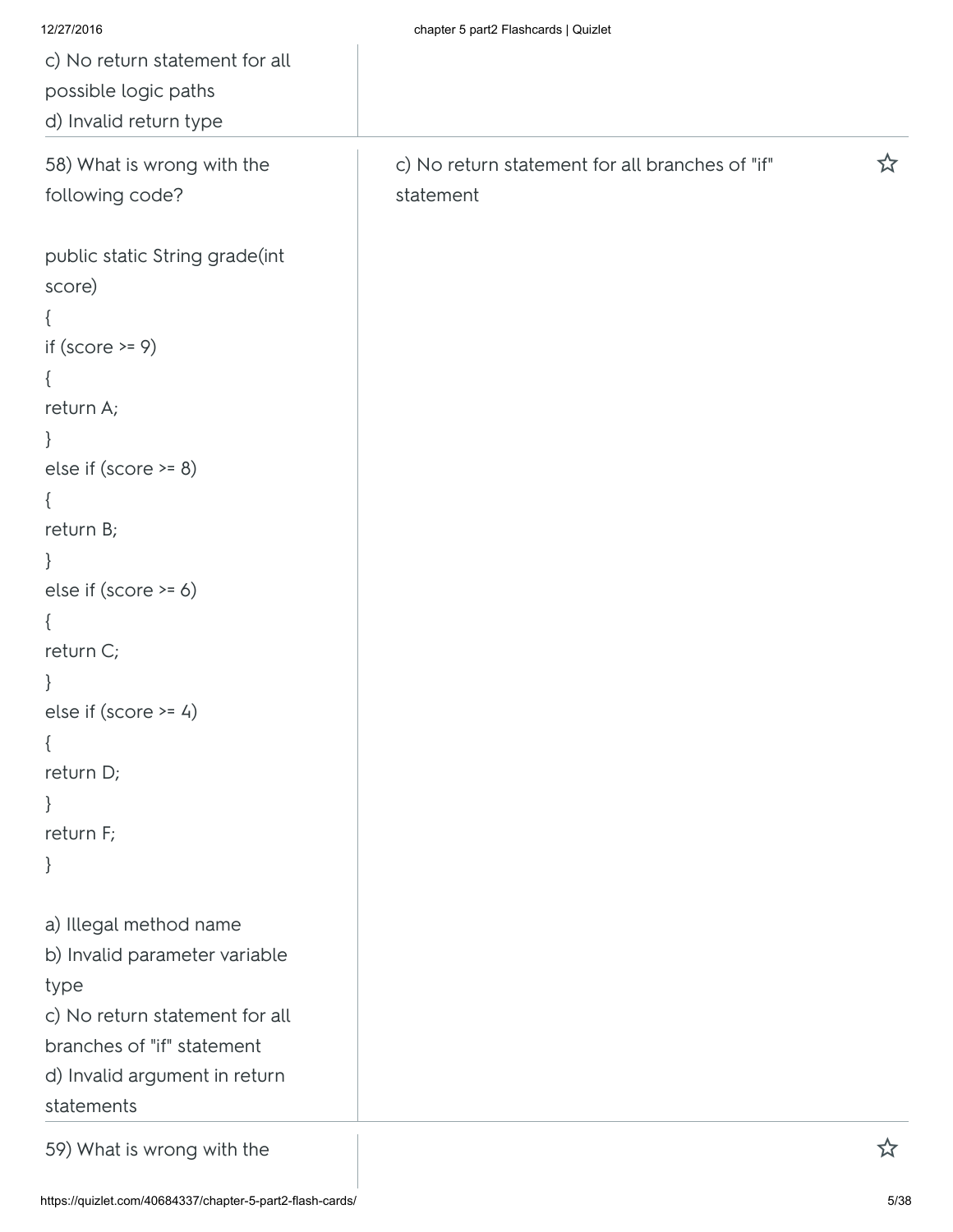12/27/2016 chapter 5 part2 Flashcards | Quizlet

| following code?                                                                                                                                                                                                                                                                                                 | d) Invalid scope of variable used in return<br>statement |   |
|-----------------------------------------------------------------------------------------------------------------------------------------------------------------------------------------------------------------------------------------------------------------------------------------------------------------|----------------------------------------------------------|---|
| public static int count(String s)<br>{<br>for (int $i = 0$ ; $i < s$ .length(); $i++)$<br>int $cnt = 0;$<br>if (Character.isDigit(s.charAt(i)))<br>{<br>$cnt++;$<br>return cnt;<br>ł                                                                                                                            |                                                          |   |
| a) Illegal return type<br>b) Invalid parameter variable<br>type<br>c) No return statement<br>d) Invalid scope of variable<br>used in return statement                                                                                                                                                           |                                                          |   |
| 60) Given the following code,<br>what is the output?<br>public static String magic(String<br>s)<br>String $r = \frac{m}{r}$<br>boolean got = false;<br>for (int $i = 0$ ; $i \leq s.length(i)$ ; $i++)$<br>{<br>if (Character.isDigit(s.charAt(i)))<br>$r = r + s.charAt(i);$<br>$got = true;$<br>else if (got) | d) 45                                                    | ☆ |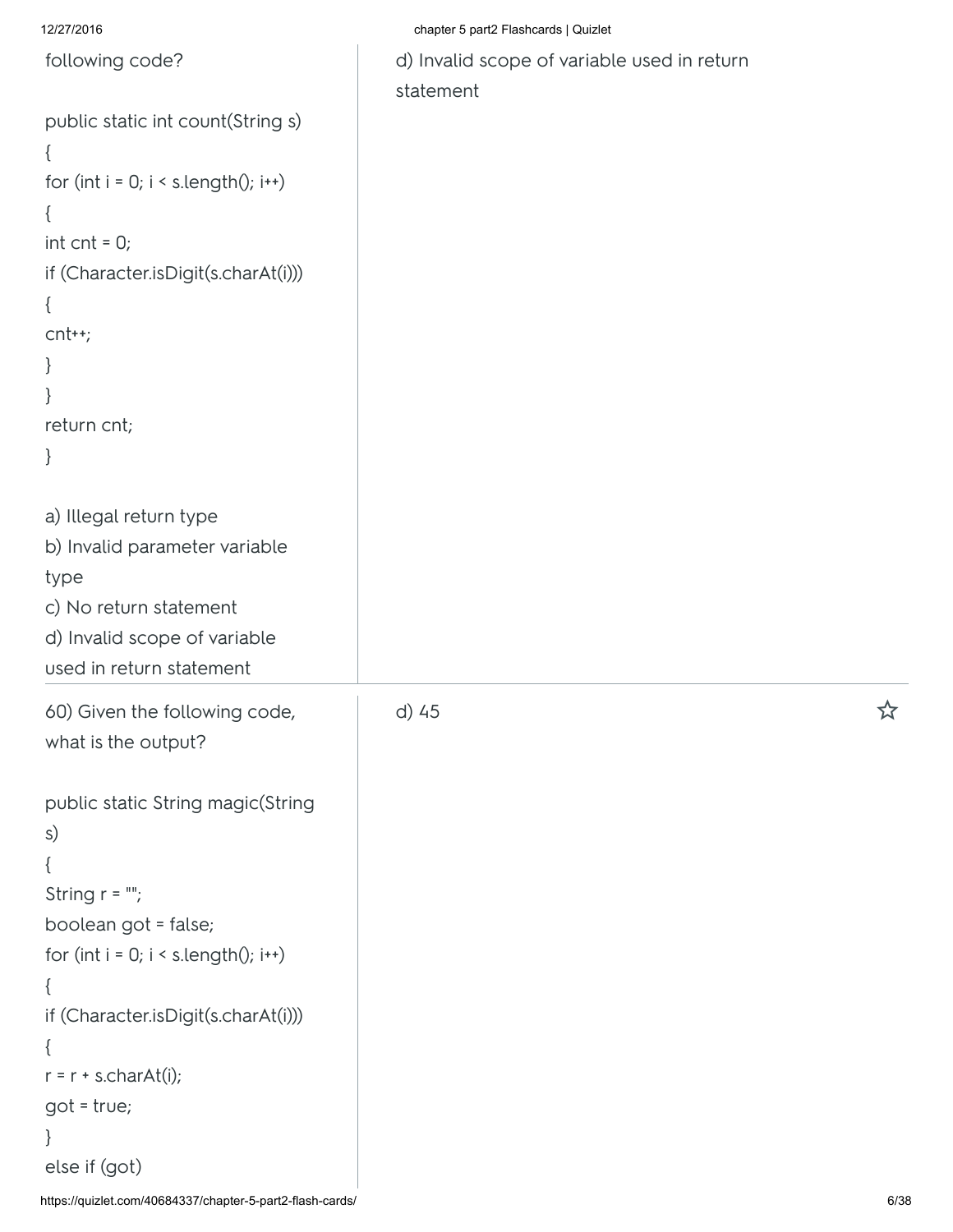| $\{$                                                      |       |        |
|-----------------------------------------------------------|-------|--------|
| return r;                                                 |       |        |
| $\}$                                                      |       |        |
| $\}$                                                      |       |        |
| return r;                                                 |       |        |
| $\}$                                                      |       |        |
| public static void main(String[]                          |       |        |
| args)                                                     |       |        |
| $\{$                                                      |       |        |
| System.out.println(magic("ABCd                            |       |        |
| $458*31")$ ;                                              |       |        |
| $\}$                                                      |       |        |
|                                                           |       |        |
| a) ABCd                                                   |       |        |
| b) 4531                                                   |       |        |
| c) $458*$                                                 |       |        |
| d) 45                                                     |       |        |
| 61) Given the following code,                             | c) 70 | ☆      |
| what is the output?                                       |       |        |
|                                                           |       |        |
| public class MysteriousClass                              |       |        |
|                                                           |       |        |
| public static void main(String[]                          |       |        |
| args)                                                     |       |        |
| $\{$                                                      |       |        |
| int $i = 20$ ;                                            |       |        |
| int $b = m2(i);$                                          |       |        |
| System.out.println(b + i);                                |       |        |
| $\}$                                                      |       |        |
|                                                           |       |        |
| public static int ml(int i)                               |       |        |
| $\{$                                                      |       |        |
| $int n = 0;$                                              |       |        |
| while $(n * n \le i)$                                     |       |        |
| $\{$                                                      |       |        |
| $n^{++}$ ;                                                |       |        |
| $\}$                                                      |       |        |
| https://quizlet.com/40684337/chapter-5-part2-flash-cards/ |       | $7/38$ |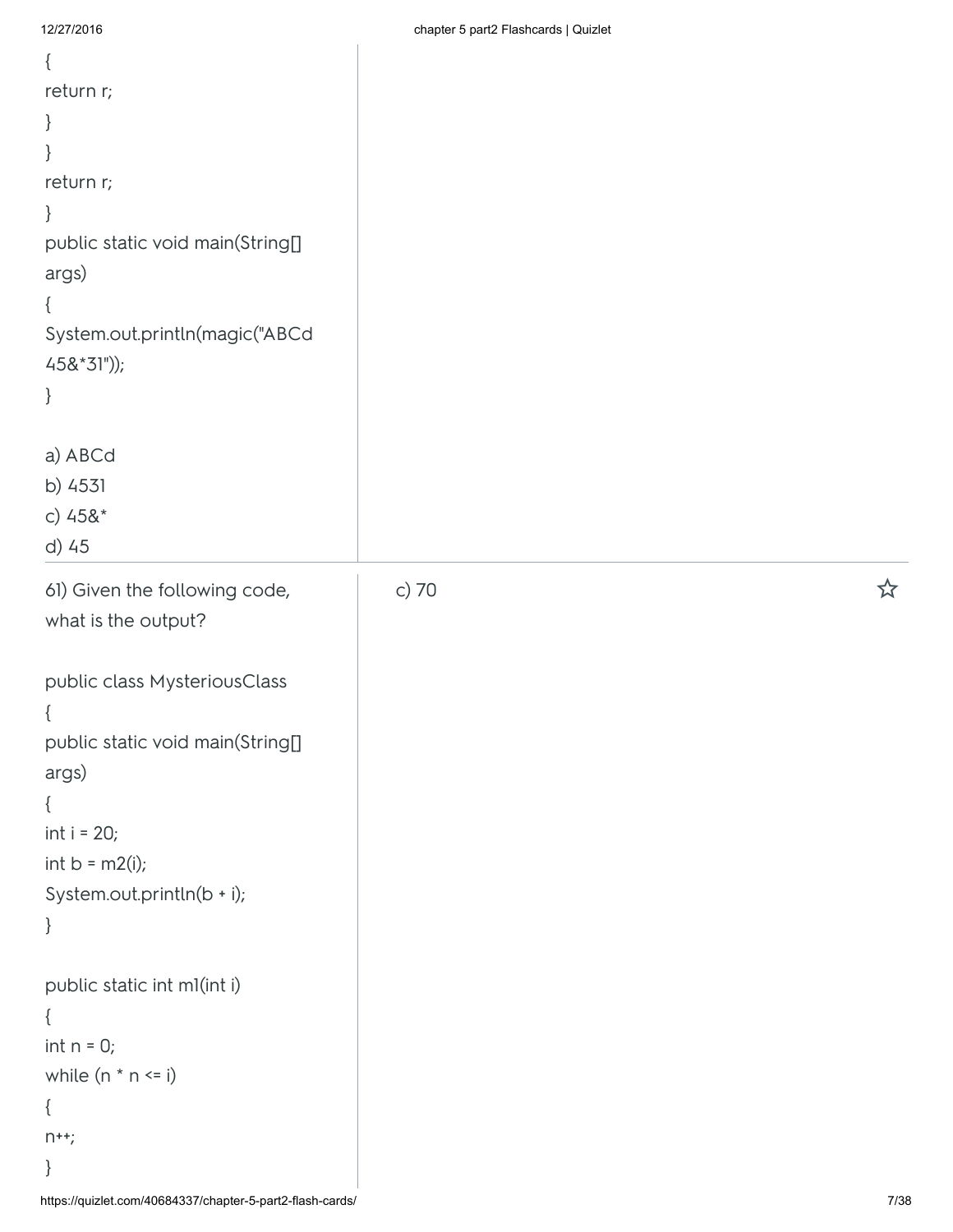```
12/27/2016 chapter 5 part2 Flashcards | Quizlet
return n - 1;
}
public static int m2(int a)
{
int b = 0;
for (int n = 0; n \le a; n^{++})
{
int i = ml(n);
b = b + i;}
return b;
}
}
a) 50
b) 60
c) 70
d) 80
62) Which of the following is the
best choice for a return type
from a method that prompts
users to enter their credit card
number exactly as it appears on
the card?
a) boolean
b) int
c) String
d) long
                                         c) String 
63) What is incorrect in the
following code snippet?
public static void
textInRectangle(String str)
{
                                         d) textInRectangle does not return a value; \hat{X}therefore, it cannot be used with System.out.println
```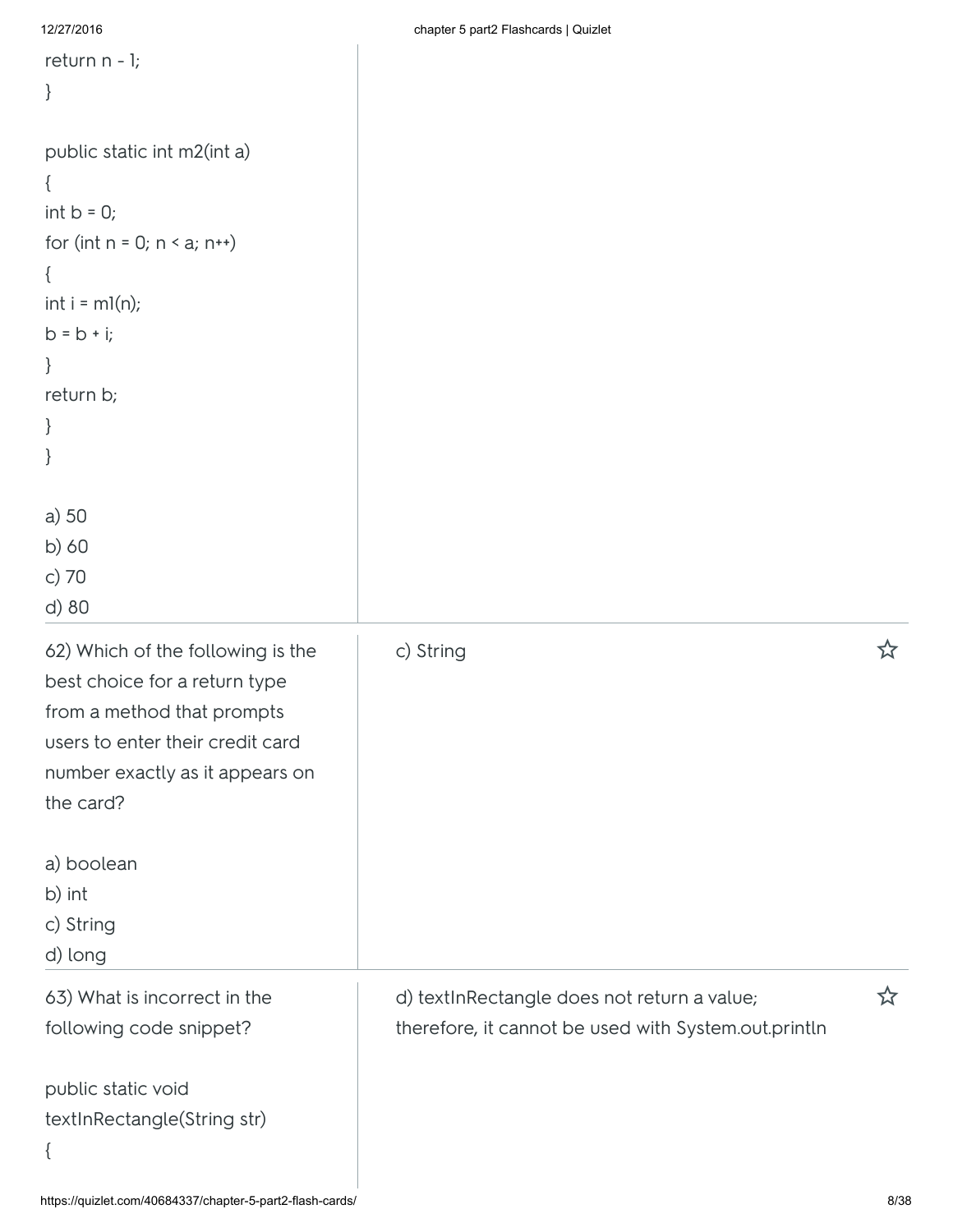| System.out.println("--------");      |
|--------------------------------------|
| System.out.println(" " + str + " "); |
| System.out.println("--------");      |
|                                      |
| public static void main(String[]     |
| args)                                |
| ſ                                    |
| System.out.println(textInRectang     |
| le("Hello there");                   |
| ł                                    |
|                                      |
| a) textInRectangle is called with    |
| incorrect arguments.                 |

b) textInRectangle should be

called in an assignment statement.

c) The return value from textInRectangle is never used.

d) textInRectangle does not

return a value; therefore, it

cannot be used with

System.out.println

64) Which of the following code snippets can be used for defining a method that does not return a value? The method should accept a string and then display the string followed by "Just Let's learn Java!" on a separate line.

## a)

public static String showString(String someString) { System.out.println(someString); System.out.println("Just Let's

## b) the contract of  $\mathcal{L}$

public static void showString(String someString) {

System.out.println(someString);

System.out.println("Just Let's learn Java!");

## }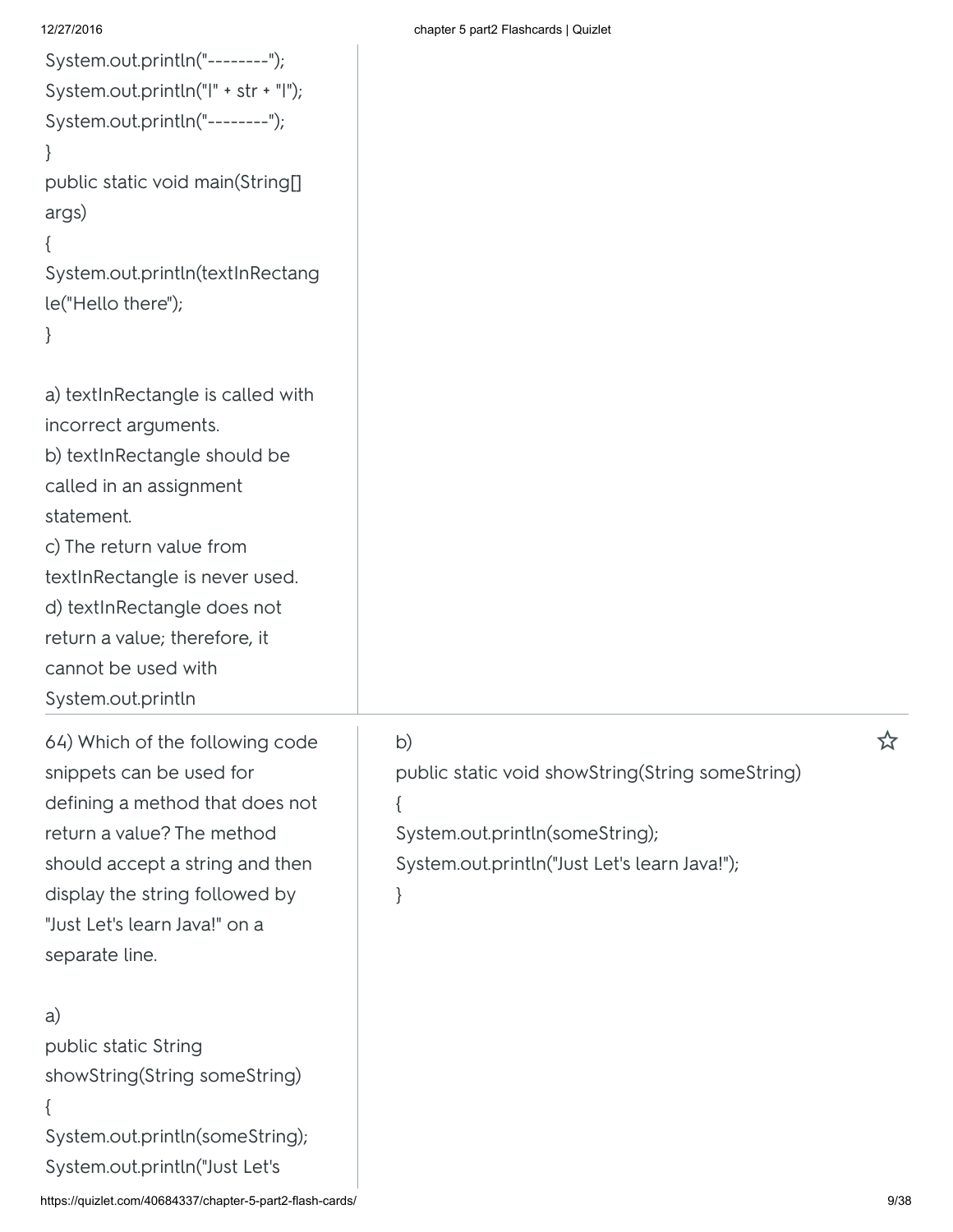| learn Java!");                    |  |
|-----------------------------------|--|
| }                                 |  |
| b)                                |  |
| public static void                |  |
| showString(String someString)     |  |
| {                                 |  |
| System.out.println(someString);   |  |
| System.out.println("Just Let's    |  |
| learn Java!");                    |  |
| }                                 |  |
| c)                                |  |
| public static void                |  |
| showString(String someString)     |  |
| {                                 |  |
| System.out.println(someString);   |  |
| System.out.println("Just Let's    |  |
| learn Java!");                    |  |
| return someString;                |  |
| ł                                 |  |
| d)                                |  |
| public static void showString()   |  |
| {                                 |  |
| System.out.println(someString);   |  |
| System.out.println("Just Let's    |  |
| learn Java!");                    |  |
| }                                 |  |
| 65) Which of the following is the |  |
| best choice for a return type     |  |
| from a method that prompts        |  |

| learn Java!");                                            |           |       |
|-----------------------------------------------------------|-----------|-------|
| $\}$                                                      |           |       |
| $\mathsf{C}$                                              |           |       |
| public static void                                        |           |       |
| showString(String someString)                             |           |       |
| $\{$                                                      |           |       |
| System.out.println(someString);                           |           |       |
| System.out.println("Just Let's                            |           |       |
| learn Java!");                                            |           |       |
| return someString;                                        |           |       |
| $\}$                                                      |           |       |
| d)                                                        |           |       |
| public static void showString()                           |           |       |
| ₹                                                         |           |       |
| System.out.println(someString);                           |           |       |
| System.out.println("Just Let's                            |           |       |
| learn Java!");                                            |           |       |
|                                                           |           |       |
| 65) Which of the following is the                         | c) String | ☆     |
| best choice for a return type                             |           |       |
| from a method that prompts                                |           |       |
| users to enter their password?                            |           |       |
|                                                           |           |       |
| a) char                                                   |           |       |
| b) int                                                    |           |       |
| c) String                                                 |           |       |
| d) void                                                   |           |       |
| 66) What is incorrect in the                              |           | ☆     |
| https://quizlet.com/40684337/chapter-5-part2-flash-cards/ |           | 10/38 |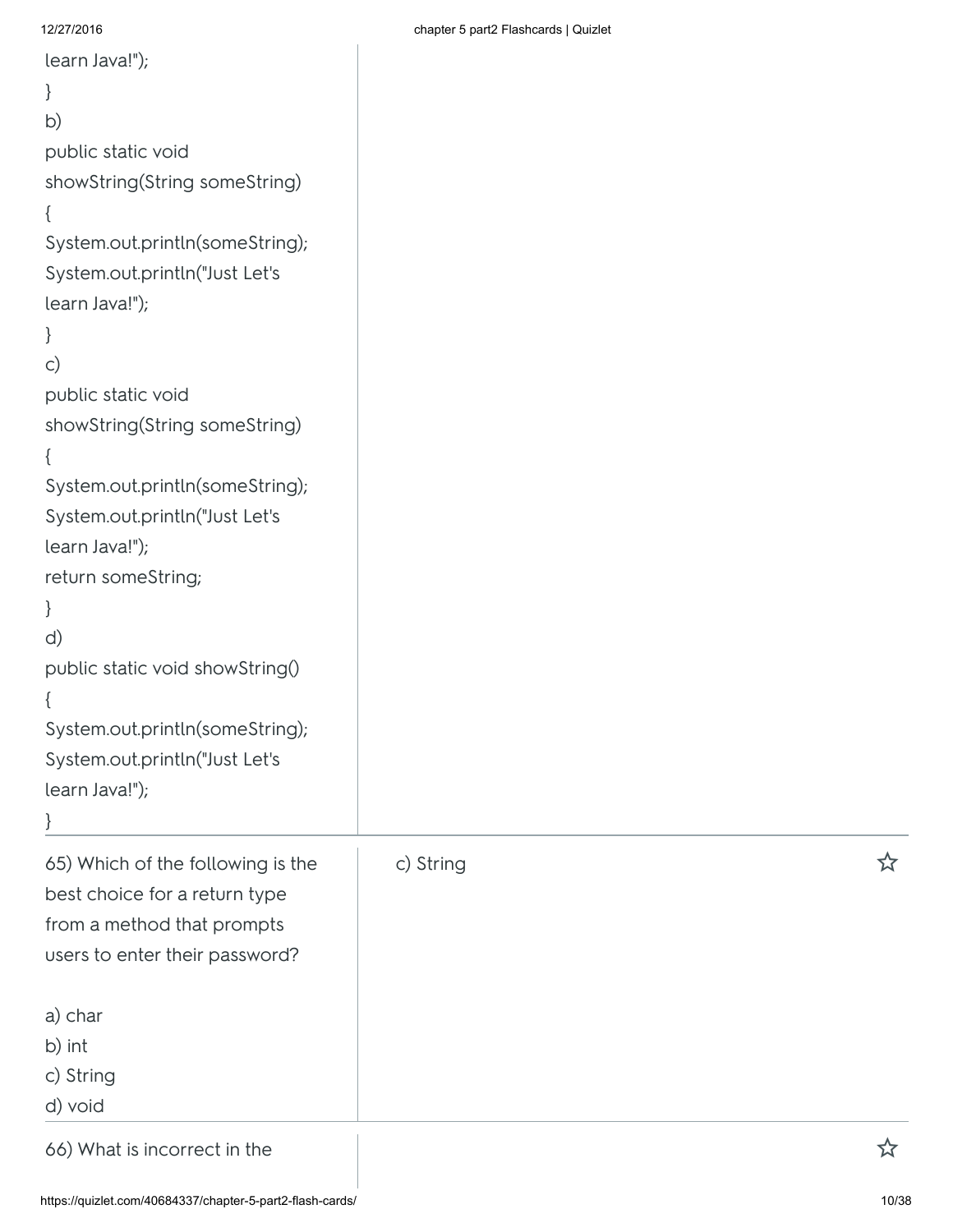following code snippet?

```
public static void
displayBox(String str)
{
System.out.println("--------");
System.out.println(str);
System.out.println("--------");
}
public static void main(String[]
args)
{
System.out.println(displayBox("
Hello World"));
}
```
a) displayBox is called with incorrect arguments. b) displayBox should be called in an assignment statement. c) The return value from displayBox is never used. d) displayBox does not return a value; therefore, it cannot be used with System.out.println

## Answer: d

a)

67) Which of the following code snippets can be used for defining a method that does not return a value? The method should accept a string and then display the string followed by "And that's all folks!" on a separate line.

}

# b) the contract of  $\mathcal{L}$ public static void displayMessage(String str) { System.out.println(str); System.out.println("And that's all folks!");

12/27/2016 chapter 5 part2 Flashcards | Quizlet

d) displayBox does not return a value; therefore, it cannot be used with System.out.println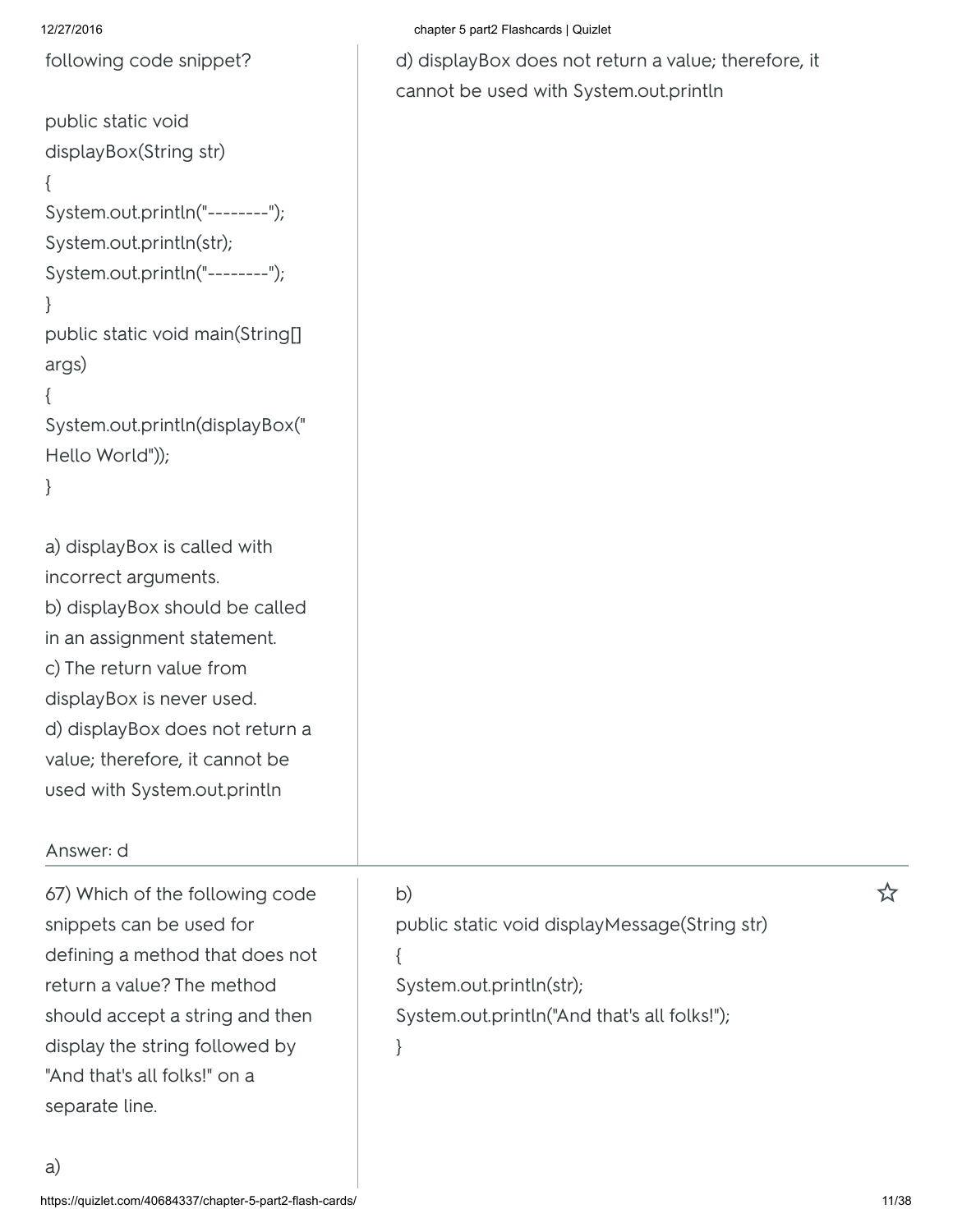```
public static String
displayMessage(String str)
{
System.out.println(str);
System.out.println("And that's all
folks!");
}
b)
public static void
displayMessage(String str)
{
System.out.println(str);
System.out.println("And that's all
folks!");
}
c)
public static void
displayMessage(String str)
{
System.out.println(str);
System.out.println("And that's all
folks!");
return str;
}
d)
public static void
displayMessage()
{
System.out.println(str);
System.out.println("And that's all
folks!");
```

```
}
```
68) For a program that reads city names repeatedly from the user and calculates the distance from a company's headquarters, which of the following would be

12/27/2016 chapter 5 part2 Flashcards | Quizlet

c) Write one method that reads city name and  $\hat{X}$ another method that calculates distance.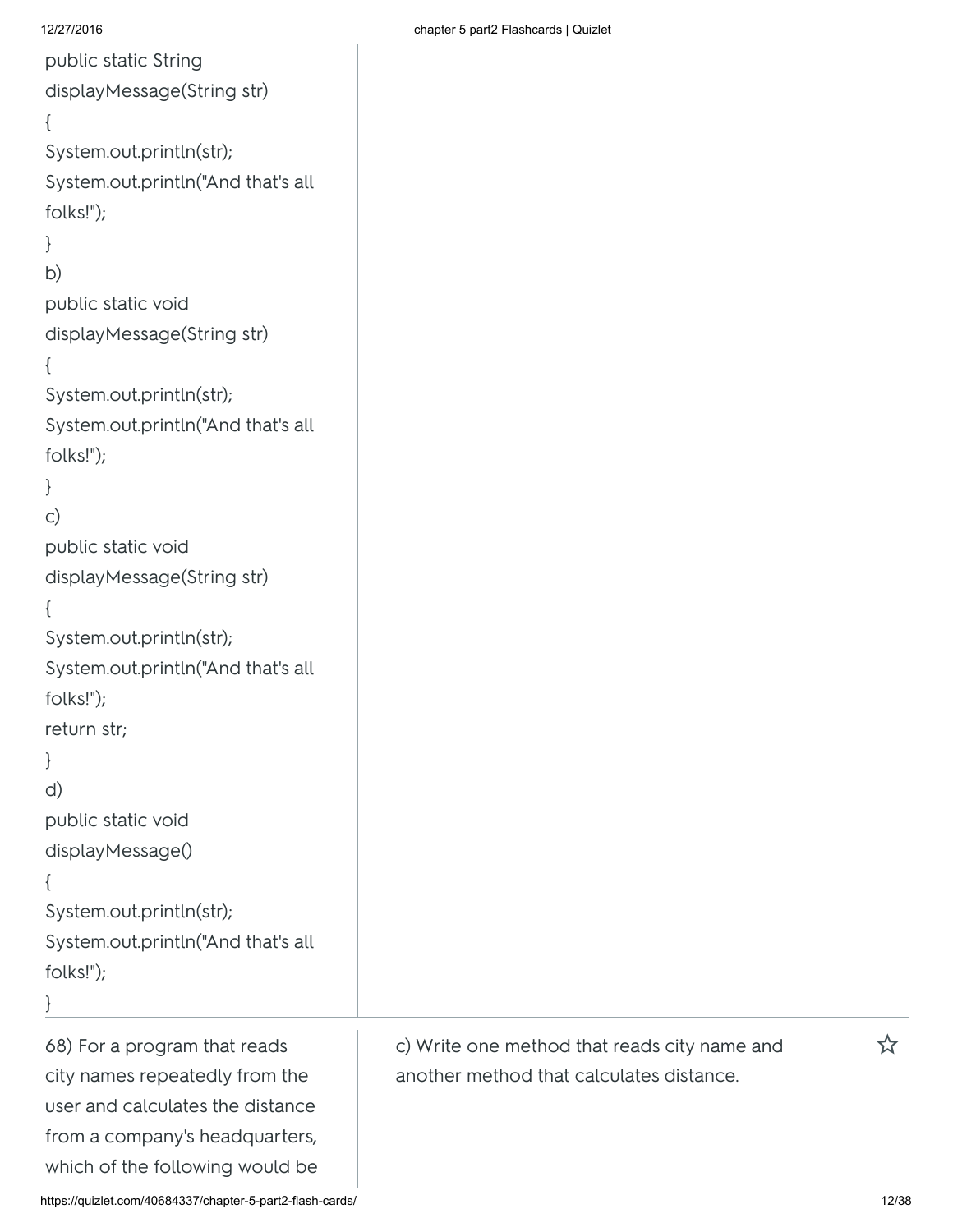| 12/27/2016                                                                                  | chapter 5 part2 Flashcards   Quizlet              |   |
|---------------------------------------------------------------------------------------------|---------------------------------------------------|---|
| a good design based on                                                                      |                                                   |   |
| stepwise refinement?                                                                        |                                                   |   |
| a) Write one method that<br>calculates distance randomly.<br>b) Write one method that reads |                                                   |   |
| city name.                                                                                  |                                                   |   |
| c) Write one method that reads                                                              |                                                   |   |
| city name and another method                                                                |                                                   |   |
| that calculates distance.                                                                   |                                                   |   |
| d) Write one method that reads                                                              |                                                   |   |
| distance and finds city name.                                                               |                                                   |   |
| 69) Which of the following                                                                  | $c)$ III                                          | ☆ |
| options describes the process                                                               |                                                   |   |
| of stepwise refinement?                                                                     |                                                   |   |
| I. Using arguments to pass                                                                  |                                                   |   |
| information to a method                                                                     |                                                   |   |
| II. Using unit tests to test the                                                            |                                                   |   |
| behavior of methods                                                                         |                                                   |   |
| III. Decomposing complex tasks                                                              |                                                   |   |
| into simpler ones                                                                           |                                                   |   |
| $a)$                                                                                        |                                                   |   |
| b) II                                                                                       |                                                   |   |
| $c)$ III                                                                                    |                                                   |   |
| d) I, II, and III                                                                           |                                                   |   |
| 70) What is the purpose of                                                                  | a) To test another method without writing all the | ☆ |
| writing a stub method?                                                                      | implementation details of a method called by the  |   |
|                                                                                             | method being tested                               |   |
| a) To test another method                                                                   |                                                   |   |
| without writing all the                                                                     |                                                   |   |
| implementation details of a                                                                 |                                                   |   |
| method called by the method                                                                 |                                                   |   |
| being tested                                                                                |                                                   |   |
| b) To provide a simpler                                                                     |                                                   |   |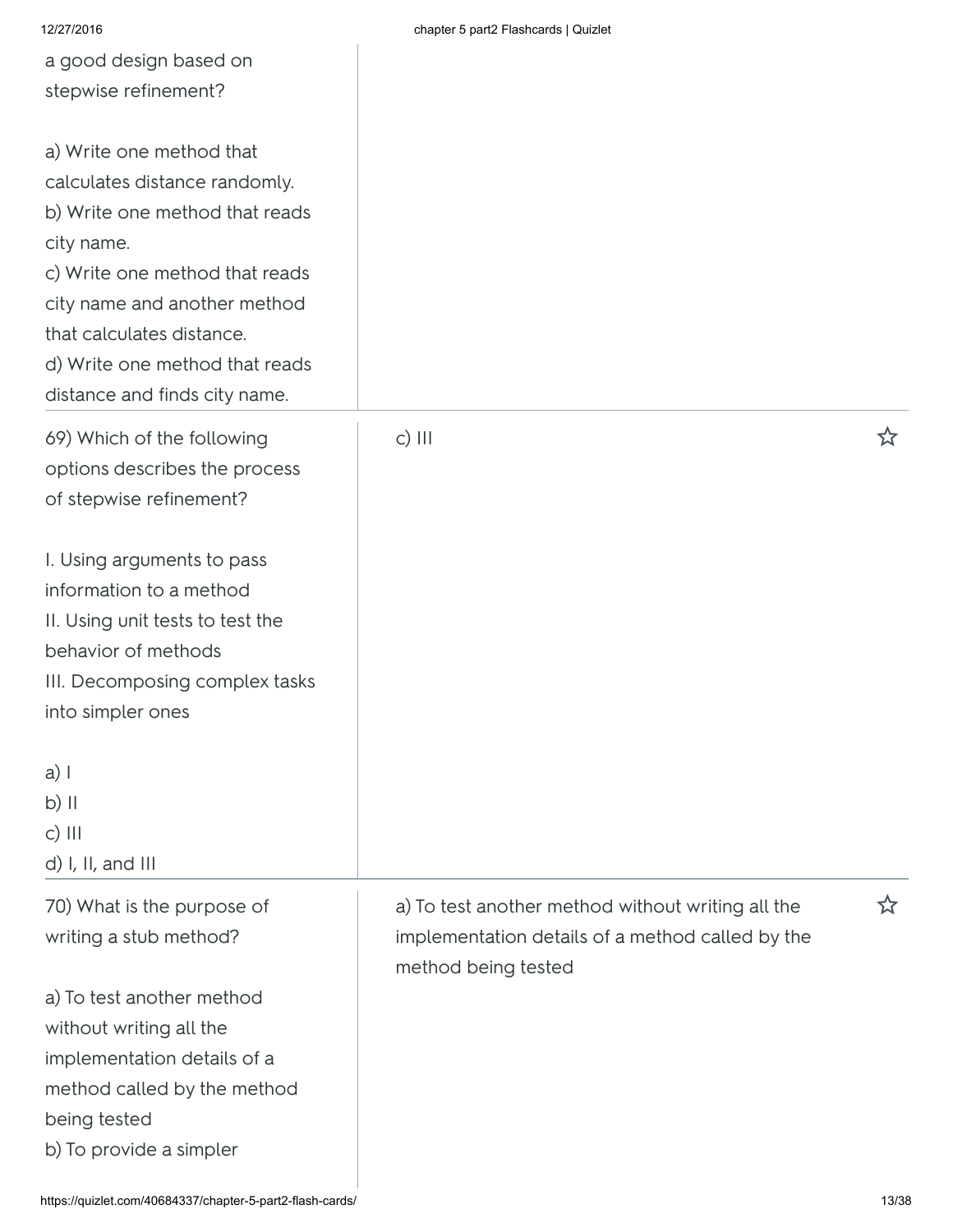| 12/27/2016                         | chapter 5 part2 Flashcards   Quizlet           |   |
|------------------------------------|------------------------------------------------|---|
| implementation of a complex        |                                                |   |
| method                             |                                                |   |
| c) To run a unit test for another  |                                                |   |
| method                             |                                                |   |
| d) To call a method that is being  |                                                |   |
| developed                          |                                                |   |
| 71) A temporary method that is     | a) Stub                                        | ☆ |
| used to provide a quick way to     |                                                |   |
| test other methods is called:      |                                                |   |
|                                    |                                                |   |
| a) Stub                            |                                                |   |
| b) Parameter                       |                                                |   |
| c) Caller                          |                                                |   |
| d) Assessor                        |                                                |   |
| 72) What is a good rule for        | c) The method should perform only one task and | ☆ |
| deciding the number of             | contain just enough statements for the task.   |   |
| statements in a method?            |                                                |   |
|                                    |                                                |   |
| a) It is fine to put as many       |                                                |   |
| statements in the method as        |                                                |   |
| possible.                          |                                                |   |
| b) The method should perform       |                                                |   |
| multiple tasks and contain         |                                                |   |
| multiple statements.               |                                                |   |
| c) The method should perform       |                                                |   |
| only one task and contain just     |                                                |   |
| enough statements for the task.    |                                                |   |
| d) The method should contain       |                                                |   |
| no more than 3 statements.         |                                                |   |
| 74) Assuming that a user enters    | a)                                             | ☆ |
| 45 as the brightness of a lamp,    |                                                |   |
| which of the following hand        | <b>Brightness Description</b>                  |   |
| trace tables is valid for the code | $0$ ""                                         |   |
| below?                             | 45 "pleasant"                                  |   |
|                                    | "dim"                                          |   |
| public static void main(String[]   |                                                |   |
|                                    |                                                |   |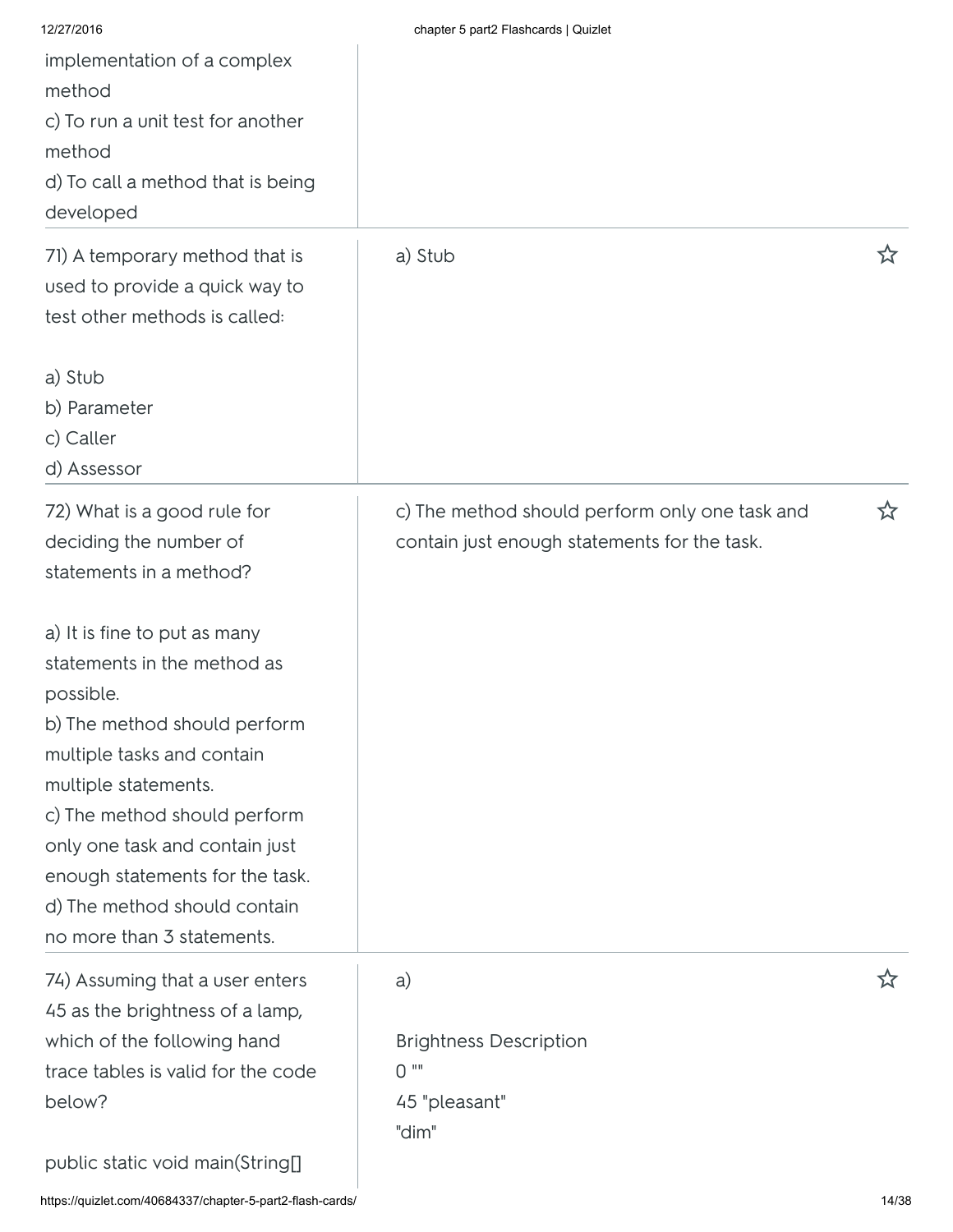```
args)
{
int brightness = 0;
Scanner in = new
Scanner(System.in);
System.out.print(
"Please enter your lamp
brightness (in watts): ");
brightness = in.nextInt();
System.out.println("Lamp is " +
getDescription(brightness));
}
```

```
public static String
getDescription(int brightness)
{
String description = "";
if (brightness >= 120)
{
description = "very bright";
if (brightness >= 100)
{
description = "bright";
}
}
else
{
description = "pleasant";
if (brightness <= 50)
{
description = "dim";
}
}
return description;
}
```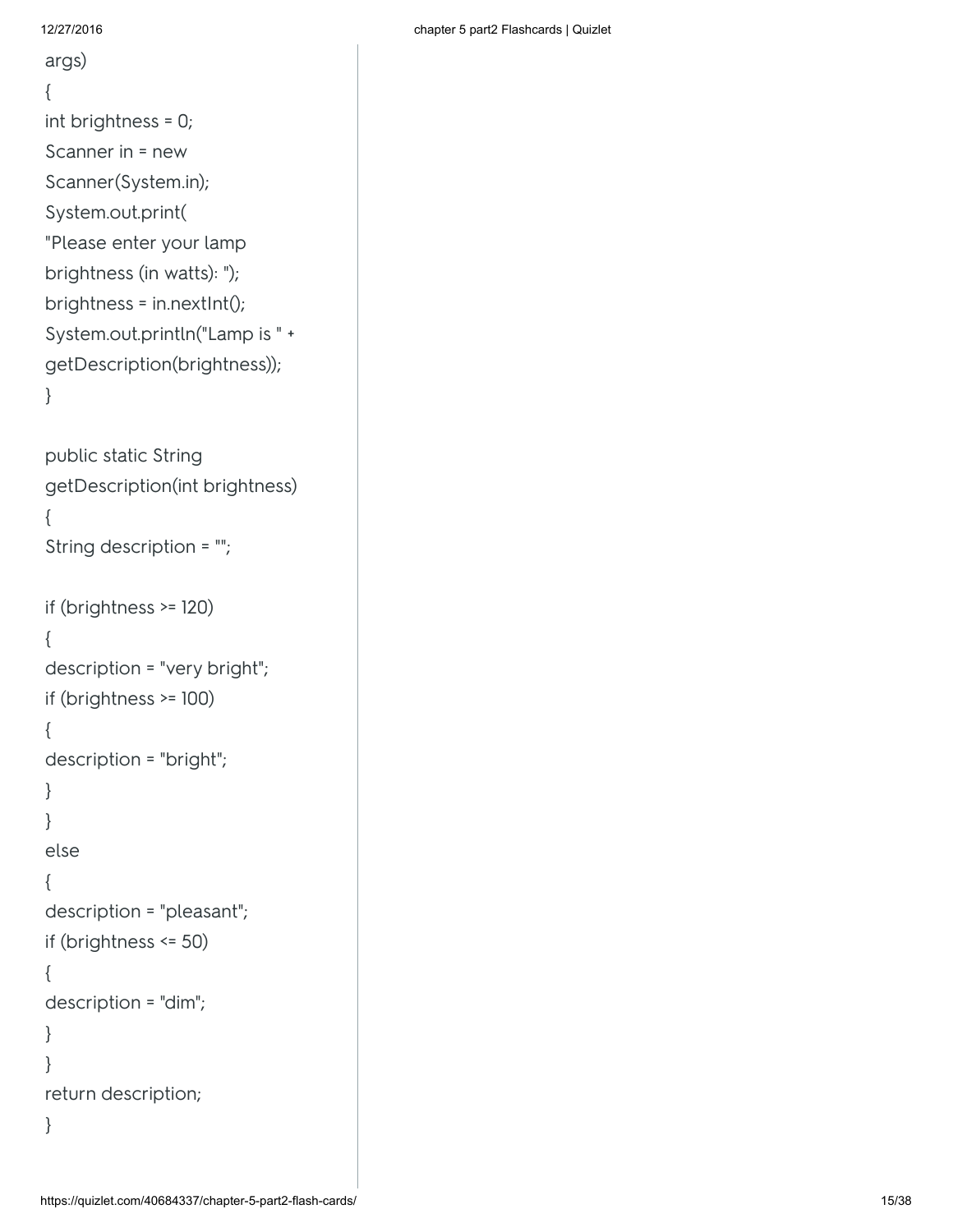| ,,,,,,,,,,                                                                                                                                                              | $\frac{1}{2}$ original $\frac{1}{2}$ parts in identicated in the sensitivity      |   |
|-------------------------------------------------------------------------------------------------------------------------------------------------------------------------|-----------------------------------------------------------------------------------|---|
| a)                                                                                                                                                                      |                                                                                   |   |
| <b>Brightness Description</b><br>$0$ ""<br>45 "pleasant"<br>"dim"<br>b)<br><b>Brightness Description</b><br>0 "very bright"<br>45 "bright"                              |                                                                                   |   |
| $\mathsf{C}$<br><b>Brightness Description</b><br>$0$ ""<br>45 "bright"<br>"pleasant"<br>d)<br><b>Brightness Description</b><br>0 "bright"<br>45 "pleasant"              |                                                                                   |   |
| Answer: a                                                                                                                                                               |                                                                                   |   |
| 73) Assuming that a user enters<br>22 as the price of an item, which<br>of the following hand trace<br>tables is valid for the code<br>below?                           | a)<br><b>Price Status</b><br>$0$ $^{\rm{iii}}$<br>22 "inexpensive"<br>"reasonable | ☆ |
| public static void main(String[]<br>args)<br>{<br>int price $= 0$ ;<br>Scanner in = new<br>Scanner(System.in);<br>System.out.print("Please enter<br>object's price: "); |                                                                                   |   |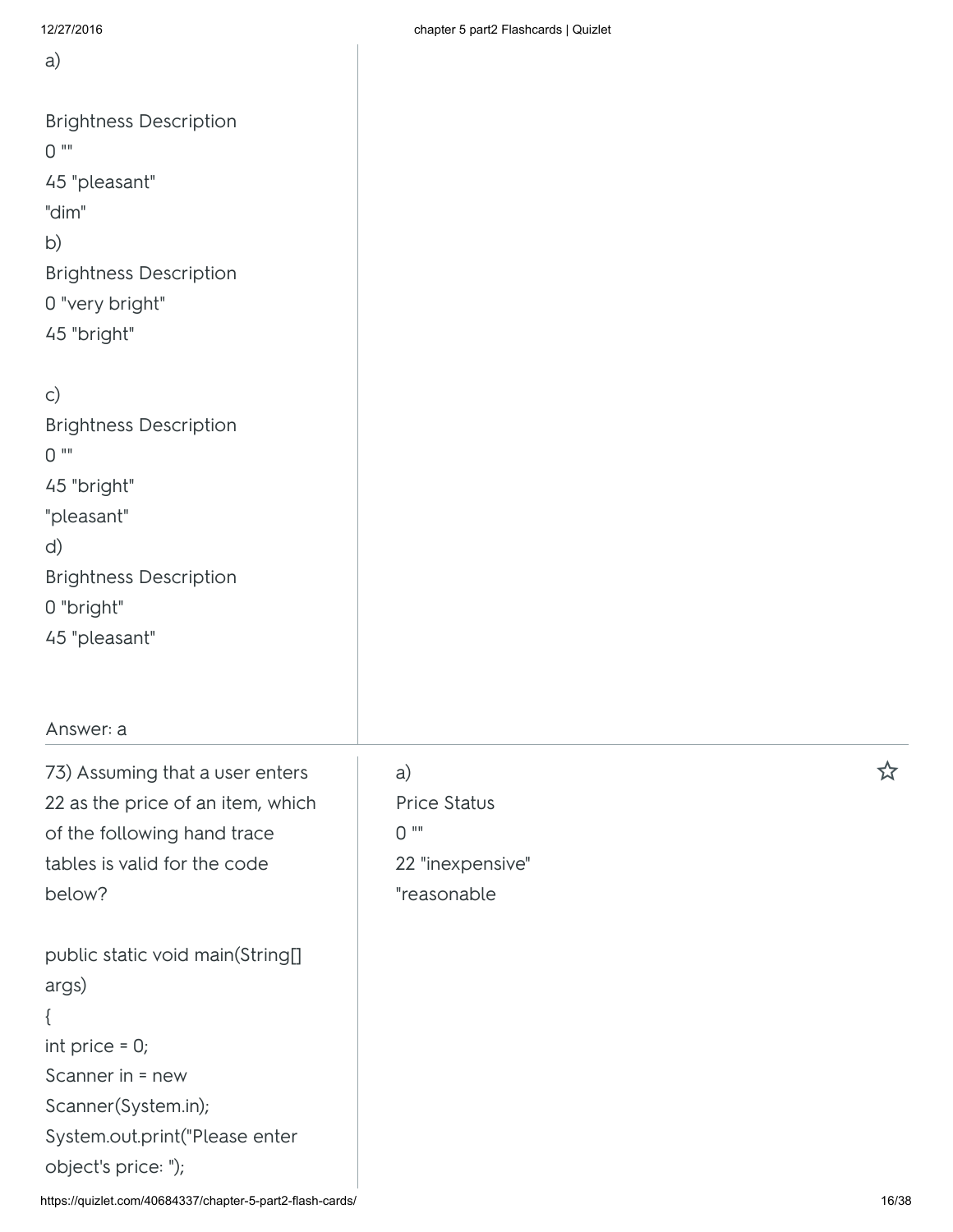```
12/27/2016 chapter 5 part2 Flashcards | Quizlet
```

```
price = in.nextInt();
System.out.println("Object price
is " + getStatus(price));
}
public static String getStatus(int
price)
{
String status = "";
if (price >= 50)
{
status = "reasonable";
if (price >= 75)
{
status = "costly";
}
}
else
{
status = "inexpensive";
if (price <= 25)
{
status = "reasonable";
}
}
return status;
}
a)
Price Status
0 ""
22 "inexpensive"
"reasonable"
b)
```
Price Status

0 "inexpensive"

22 "reasonable"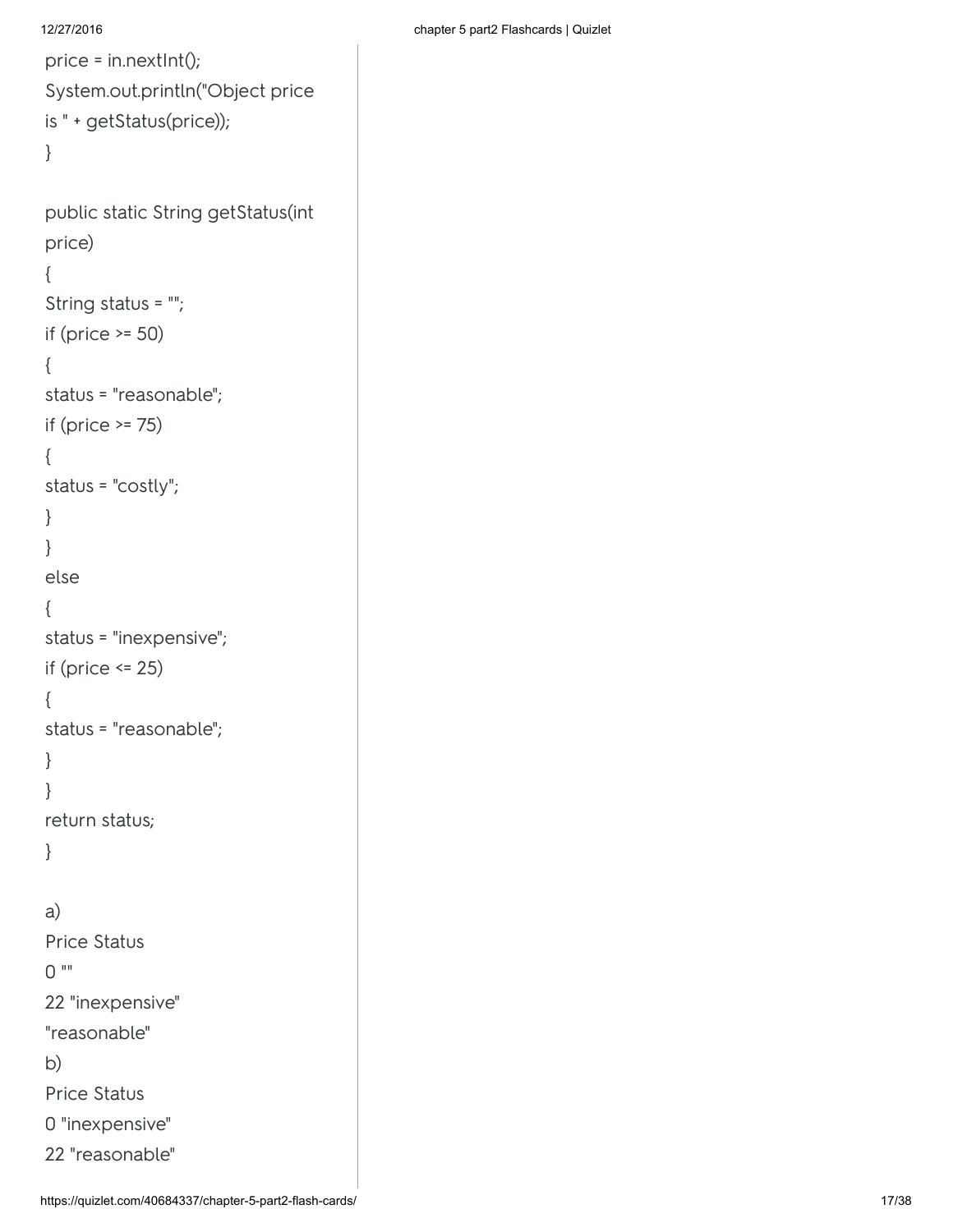| $\mathsf{C}$<br>Price Status<br>$0$ ""<br>22 "reasonable"<br>"costly"<br>d)<br>Price Status<br>0 "reasonable"<br>22 "costly" |                           |   |
|------------------------------------------------------------------------------------------------------------------------------|---------------------------|---|
| Answer: a                                                                                                                    |                           |   |
| 75) Given the following method,<br>what method call will return<br>true?                                                     | c) isValid("123-45-6789") | ☆ |
| public static boolean<br>isValid(String input)                                                                               |                           |   |
| €                                                                                                                            |                           |   |
| boolean valid = true;                                                                                                        |                           |   |
| if $(input.length() != 11)$                                                                                                  |                           |   |
| ί                                                                                                                            |                           |   |
| valid = false;<br>}                                                                                                          |                           |   |
| else                                                                                                                         |                           |   |
| {                                                                                                                            |                           |   |
| if (input.charAt(3) != '-'                                                                                                   |                           |   |
| $input.charAt(6) != '-)$                                                                                                     |                           |   |
| $\{$<br>valid = false;                                                                                                       |                           |   |
| }                                                                                                                            |                           |   |
| else                                                                                                                         |                           |   |
| {                                                                                                                            |                           |   |
| $valid =$                                                                                                                    |                           |   |
| Character.isDigit(input.charAt(0))<br>&&                                                                                     |                           |   |
|                                                                                                                              |                           |   |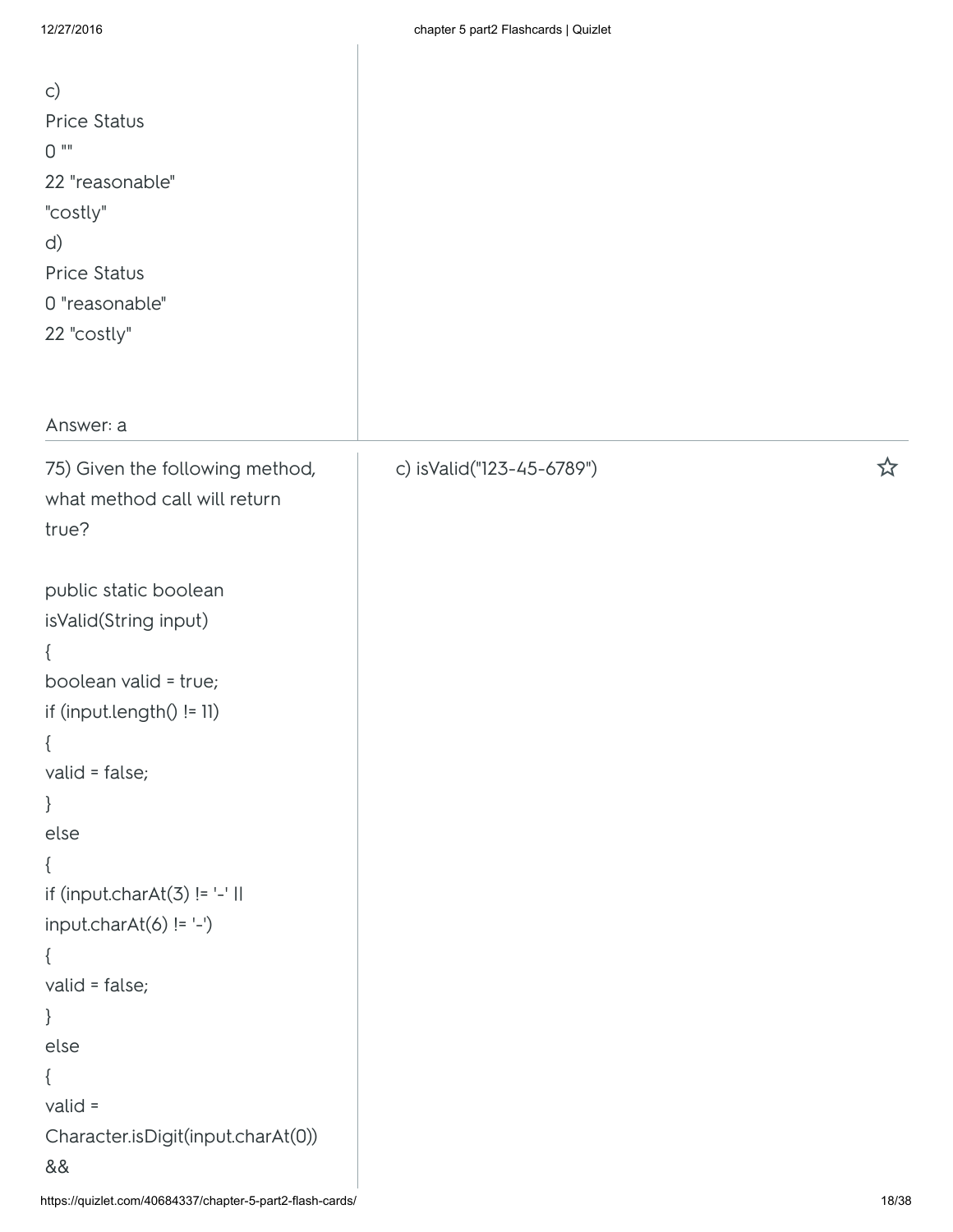Character.isDigit(input.charAt(1))

```
&&
```
Character.isDigit(input.charAt(2))

&&

Character.isDigit(input.charAt(4))

&&

Character.isDigit(input.charAt(5))

&&

Character.isDigit(input.charAt(7))

&&

Character.isDigit(input.charAt(8))

&&

Character.isDigit(input.charAt(9))

&&

```
Character.isDigit(input.charAt(10)
```
);

```
}
}
return valid;
```
}

```
a) isValid("123-45-67")
b) isValid("123-456789")
c) isValid("123-45-6789")
```
d) isValid("ABC-45-6789")

```
76) Given the following method
that checks for a valid 5-digit
number, what do we need to
fix?
public static boolean
```

```
isValid(String s)
```

```
{
```

```
if (s = null & 8 \text{ s.length}() == 5)
```

```
{
```

```
int i = 0;
```
c) Add <sup>a</sup> return statement inside the "if" branch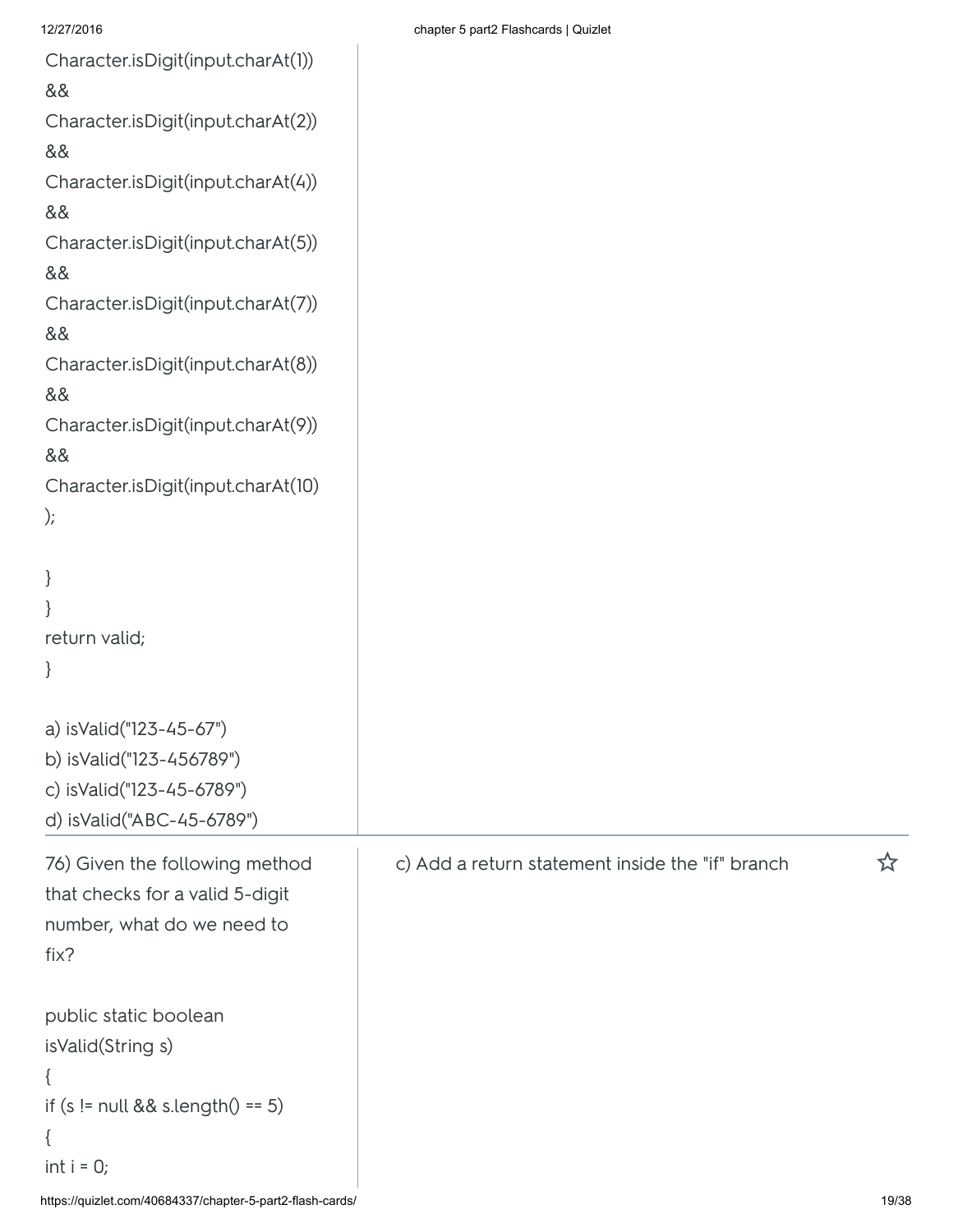|                                                           | $\frac{1}{2}$ . $\frac{1}{2}$ . $\frac{1}{2}$ . $\frac{1}{2}$ . $\frac{1}{2}$ . $\frac{1}{2}$ . $\frac{1}{2}$ . $\frac{1}{2}$ . |       |
|-----------------------------------------------------------|---------------------------------------------------------------------------------------------------------------------------------|-------|
| boolean b =                                               |                                                                                                                                 |       |
| Character.isDigit(s.charAt(i)) &&                         |                                                                                                                                 |       |
| Character.isDigit(s.charAt(i + 1)                         |                                                                                                                                 |       |
| &&                                                        |                                                                                                                                 |       |
| Character.isDigit(s.charAt(i + 2))                        |                                                                                                                                 |       |
| &&                                                        |                                                                                                                                 |       |
| Character.isDigit(s.charAt(i + 3))                        |                                                                                                                                 |       |
| &&                                                        |                                                                                                                                 |       |
| Character.isLetter(s.charAt(i +                           |                                                                                                                                 |       |
| $4$ ));                                                   |                                                                                                                                 |       |
| $\}$                                                      |                                                                                                                                 |       |
| else                                                      |                                                                                                                                 |       |
| $\{$                                                      |                                                                                                                                 |       |
| return false;                                             |                                                                                                                                 |       |
| $\}$                                                      |                                                                                                                                 |       |
| }                                                         |                                                                                                                                 |       |
|                                                           |                                                                                                                                 |       |
| a) Change the parameter                                   |                                                                                                                                 |       |
| variable type to integer                                  |                                                                                                                                 |       |
| b) Add another local Boolean                              |                                                                                                                                 |       |
| variable definition                                       |                                                                                                                                 |       |
| c) Add a return statement inside                          |                                                                                                                                 |       |
| the "if" branch                                           |                                                                                                                                 |       |
| d) Add a new Boolean                                      |                                                                                                                                 |       |
| parameter variable                                        |                                                                                                                                 |       |
| 77) Given the following method,                           | d) Move the definition of the local variable desc                                                                               | ☆     |
| what do we need to fix?                                   | before the if statement                                                                                                         |       |
|                                                           |                                                                                                                                 |       |
| public static String                                      |                                                                                                                                 |       |
| getPerformance(char grade)                                |                                                                                                                                 |       |
|                                                           |                                                                                                                                 |       |
| if (grade == 'A' $\parallel$ grade == 'B' $\parallel$     |                                                                                                                                 |       |
| grade == $'C'$    grade == $'D'$                          |                                                                                                                                 |       |
| $II$ grade == $'F'$ )                                     |                                                                                                                                 |       |
| $\mathcal{L}$                                             |                                                                                                                                 |       |
| String desc = "";                                         |                                                                                                                                 |       |
| switch (grade)                                            |                                                                                                                                 |       |
| https://quizlet.com/40684337/chapter-5-part2-flash-cards/ |                                                                                                                                 | 20/38 |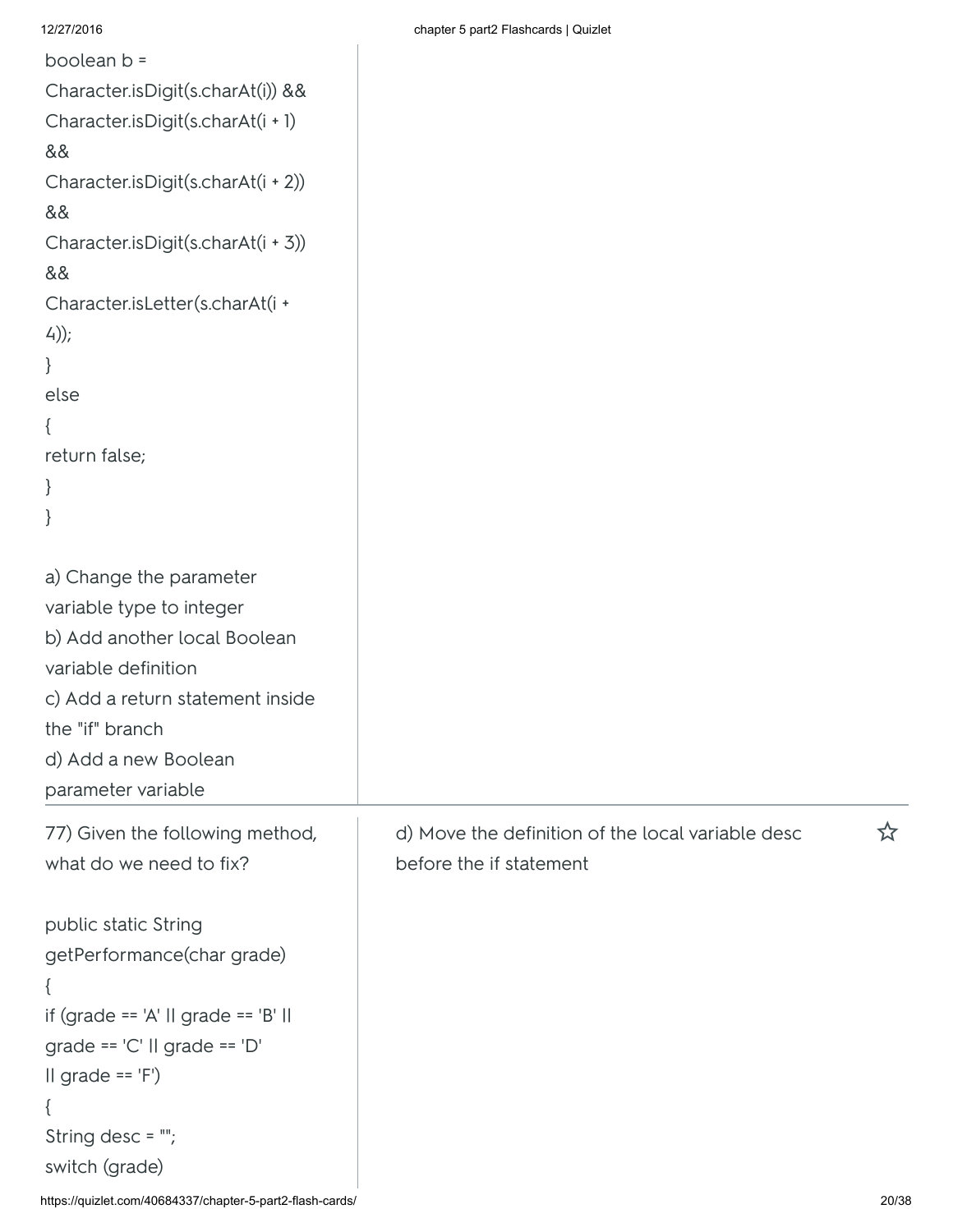```
{
case 'A': desc = "Excellent";
break;
case 'B': desc = "Good"; break;
case 'C': desc = "Mediocre";
break;
case 'D': desc = "Weak"; break;
case 'F': desc = "Bad"; break;
}
}
return desc;
}
a) Change the parameter
variable type to String
b) Add a local Boolean variable
definition to test the input
c) Add return statements inside
the switch branches
d) Move the definition of the
local variable desc before the if
statement
78) Given the following method,
what is the result of
getNumber(n)?
public static double
getNumber(double n)
{
return Math.pow(Math.sqrt(n), 2)
- n;
}
```
b) Always 2 for every argument

d) Compilation error <br> **A**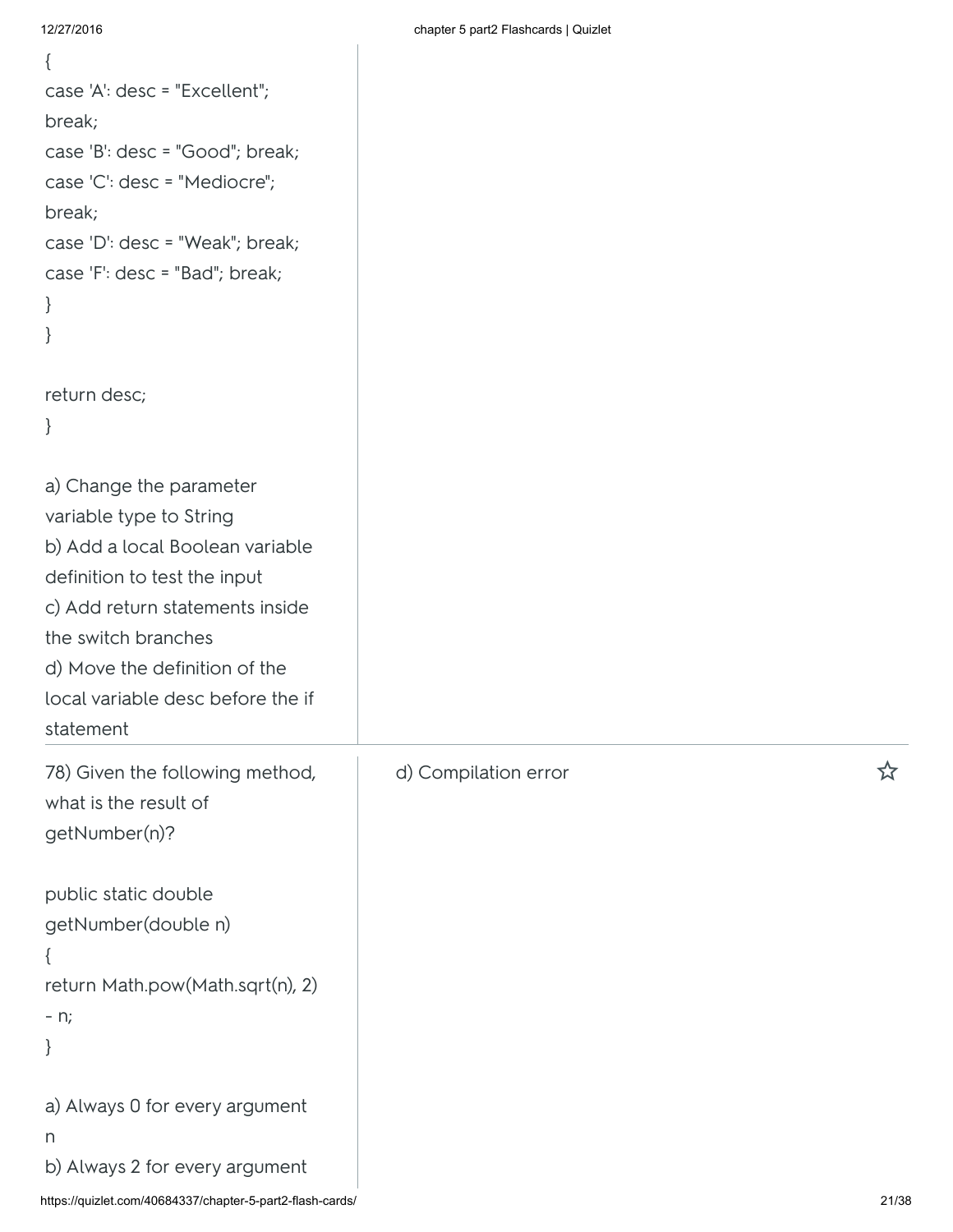| 12/27/2016                       | chapter 5 part2 Flashcards   Quizlet                 |   |
|----------------------------------|------------------------------------------------------|---|
| n                                |                                                      |   |
| c) Close to 0, but not always 0  |                                                      |   |
| d) Compilation error             |                                                      |   |
| 79) Given the following method:  | c) II, III, and IV                                   | ☆ |
| public static boolean            |                                                      |   |
| isMagic(int number)              |                                                      |   |
| $\{$                             |                                                      |   |
| int $j = 2$ ;                    |                                                      |   |
| boolean result = false;          |                                                      |   |
| while $(j \leq number / 2)$      |                                                      |   |
| $\{$                             |                                                      |   |
| if (number $% j == 0$ )          |                                                      |   |
| $\{$                             |                                                      |   |
| $result = true;$                 |                                                      |   |
| $\}$                             |                                                      |   |
| $j++$ ;                          |                                                      |   |
| $\}$                             |                                                      |   |
| return result;                   |                                                      |   |
| $\}$                             |                                                      |   |
| What argument(s) will cause the  |                                                      |   |
| result of the method to be true? |                                                      |   |
| 1.197                            |                                                      |   |
| II. 224                          |                                                      |   |
| III. 231                         |                                                      |   |
| IV. 341                          |                                                      |   |
| a) I and II                      |                                                      |   |
| b) II and III                    |                                                      |   |
| c) II, III, and IV               |                                                      |   |
| d) I and III                     |                                                      |   |
| 80) What does the following      | b) Simulates the throwing of a pair of dice 10 times | ☆ |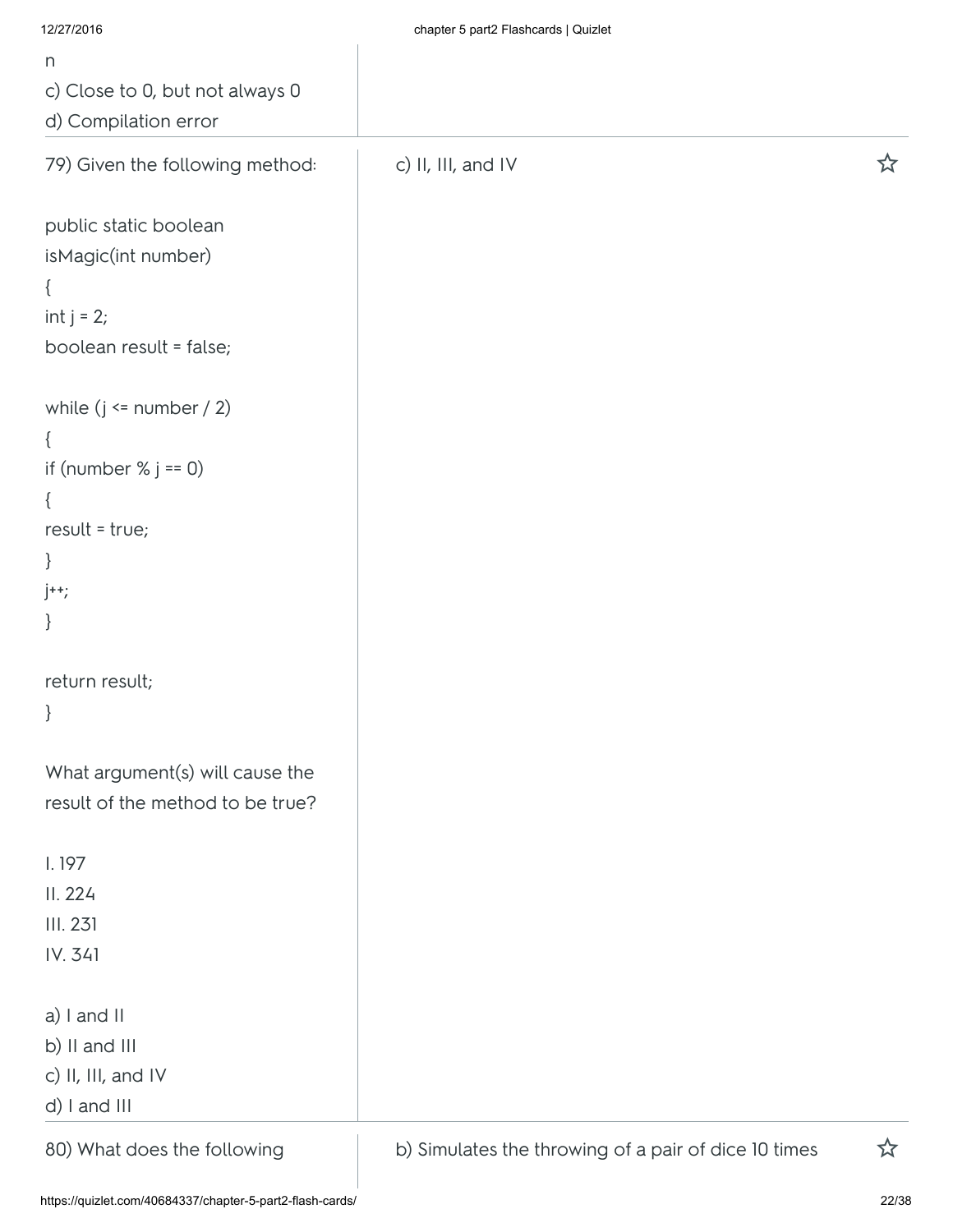| 12/27/2016                                                                                                                                                                                                                                   | chapter 5 part2 Flashcards   Quizlet |       |
|----------------------------------------------------------------------------------------------------------------------------------------------------------------------------------------------------------------------------------------------|--------------------------------------|-------|
| code do?                                                                                                                                                                                                                                     |                                      |       |
| public static int getNumber(int<br>number)<br>return (int) (Math.random() *<br>$number) + 1;$<br>public static void main(String[]<br>args)<br>for $(int i = 1; i \le 10; i++)$<br>System.out.println(getNumber(6<br>) + " " + getNumber(6)); |                                      |       |
| a) Generates any 10 random<br>numbers<br>b) Simulates the throwing of a<br>pair of dice 10 times<br>c) Generates 10 Fibonacci<br>numbers<br>d) Generates the same random<br>number 20 times                                                  |                                      |       |
| 81) Which of the following<br>options represents the output of<br>the given code snippet?<br>public static int addsub(int a,                                                                                                                 | c) Sub $5 = 6$ , Add $6 = 5$         | ኢን    |
| boolean isSub)<br>if (isSub) { return sub(a); }<br>else $\{$ return a + 1; $\}$<br>public static int sub(int a)<br>https://quizlet.com/40684337/chapter-5-part2-flash-cards/                                                                 |                                      | 23/38 |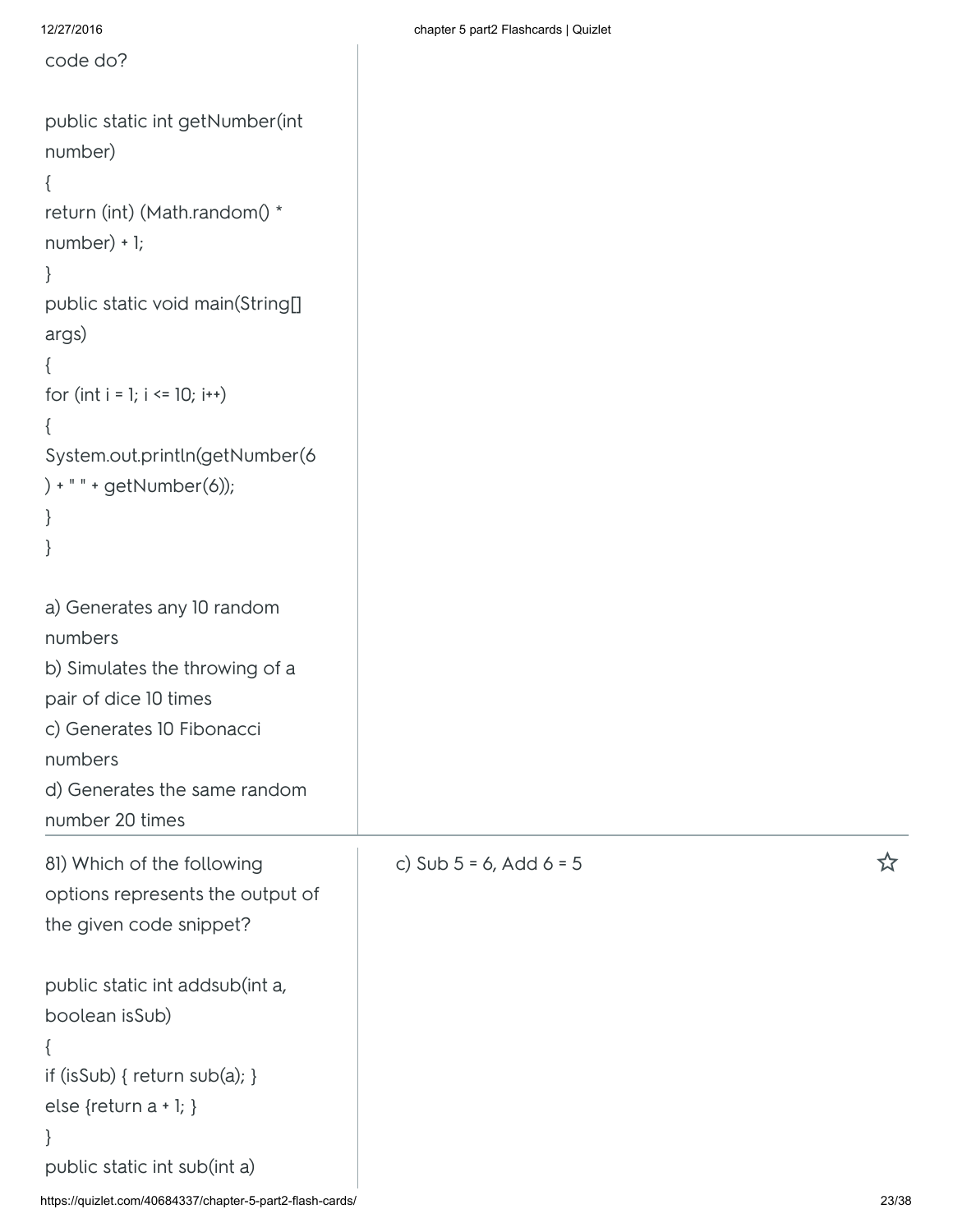```
{
return a - 1;
}
public static void main(String[]
args)
{
System.out.println("Sub 5 = " +
addsub(5, false) +
", Add 6 = " + addsub(6, true));
}
a) Sub 5 = 6, Add 6 = 6
```

```
b) Sub 5 = 4, Add 6 = 7c) Sub 5 = 6, Add 6 = 5d) Sub 5 = 4, Add 6 = 6
```
82) For a program that reads three letter grades and calculates an average of those grades, which of the following would be a good design based on stepwise refinement?

a) Write one method that reads three letter grades, converts each letter grade to a number, and calculates the average of the three numbers.

b) Write one method that reads three letter grades, and a second method to convert each letter to a number and calculate the average of the three numbers.

c) Write one method that reads a letter grade and returns the number equivalent, and one method that computes the

c) Write one method that reads a letter grade and  $\hat{X}$ returns the number equivalent, and one method that computes the average of three numbers.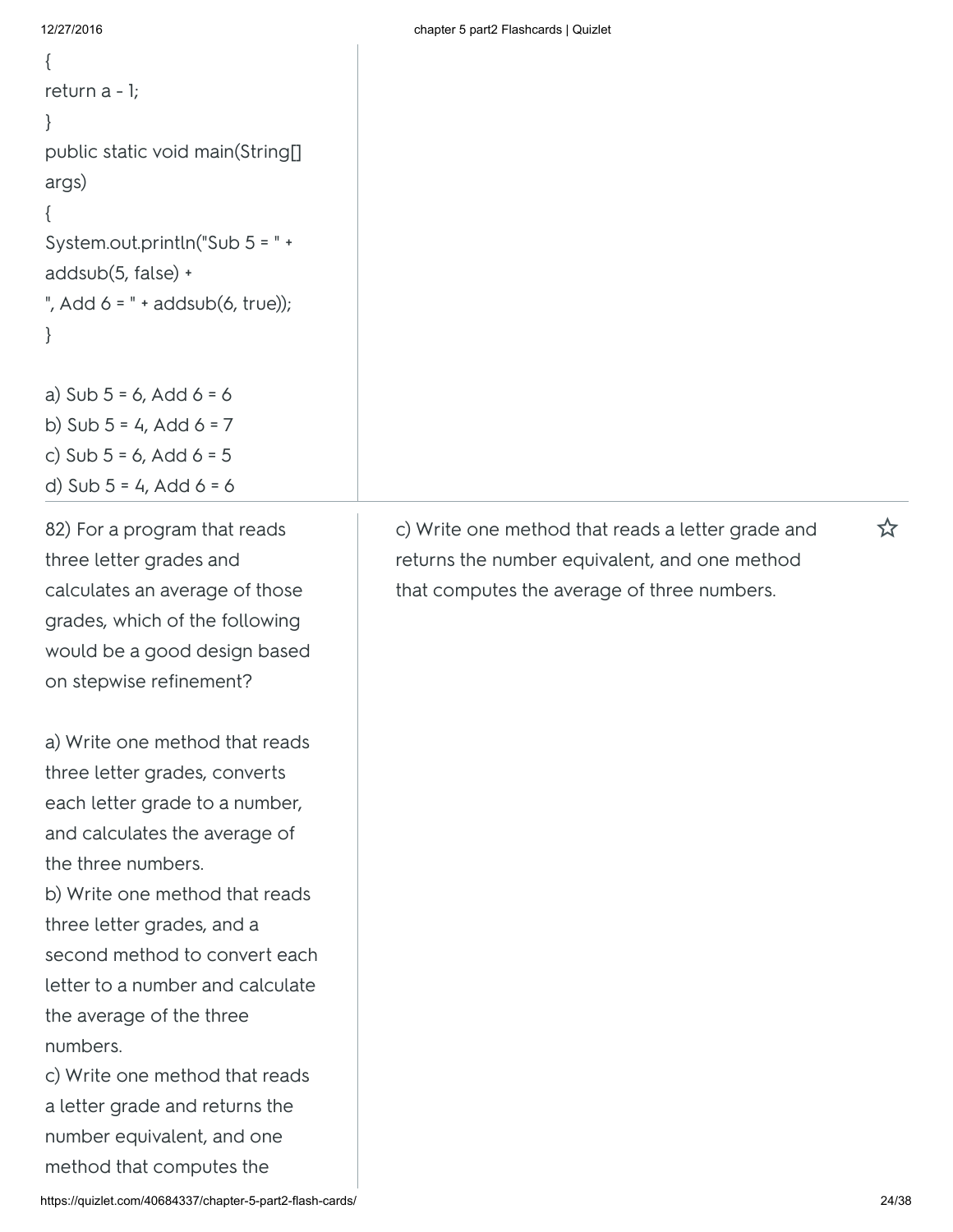| 12/27/2016<br>average of three numbers.<br>d) Stepwise refinement cannot<br>be applied to this problem.                                                                                                                                                                                                                                                          | chapter 5 part2 Flashcards   Quizlet                                                      |   |
|------------------------------------------------------------------------------------------------------------------------------------------------------------------------------------------------------------------------------------------------------------------------------------------------------------------------------------------------------------------|-------------------------------------------------------------------------------------------|---|
| 83) An effective technique for<br>understanding the subtle<br>aspects of a method is to:                                                                                                                                                                                                                                                                         | a) Perform a manual walkthrough.                                                          | ☆ |
| a) Perform a manual<br>walkthrough.<br>b) Write stub methods.<br>c) Use the Java compiler to<br>catch compile-time errors.<br>d) Write large methods to<br>eliminate the run-time overhead<br>of calling methods.                                                                                                                                                |                                                                                           |   |
| 84) Given the following method,<br>what do we need to fix?<br>public static String<br>getPerformance(char grade)<br>switch (grade)<br>$\mathcal{L}$<br>case 'A': return "Excellent";<br>break;<br>case 'B': return "Good"; break;<br>case 'C': return "Mediocre";<br>break;<br>case 'D': return "Weak"; break;<br>case 'F': return "Bad"; break;<br>$\}$<br>$\}$ | c) Remove all the break statements and add a<br>return statement before the end of method | ☆ |
| a) Remove all the break<br>statements<br>b) Add a local boolean variable                                                                                                                                                                                                                                                                                         |                                                                                           |   |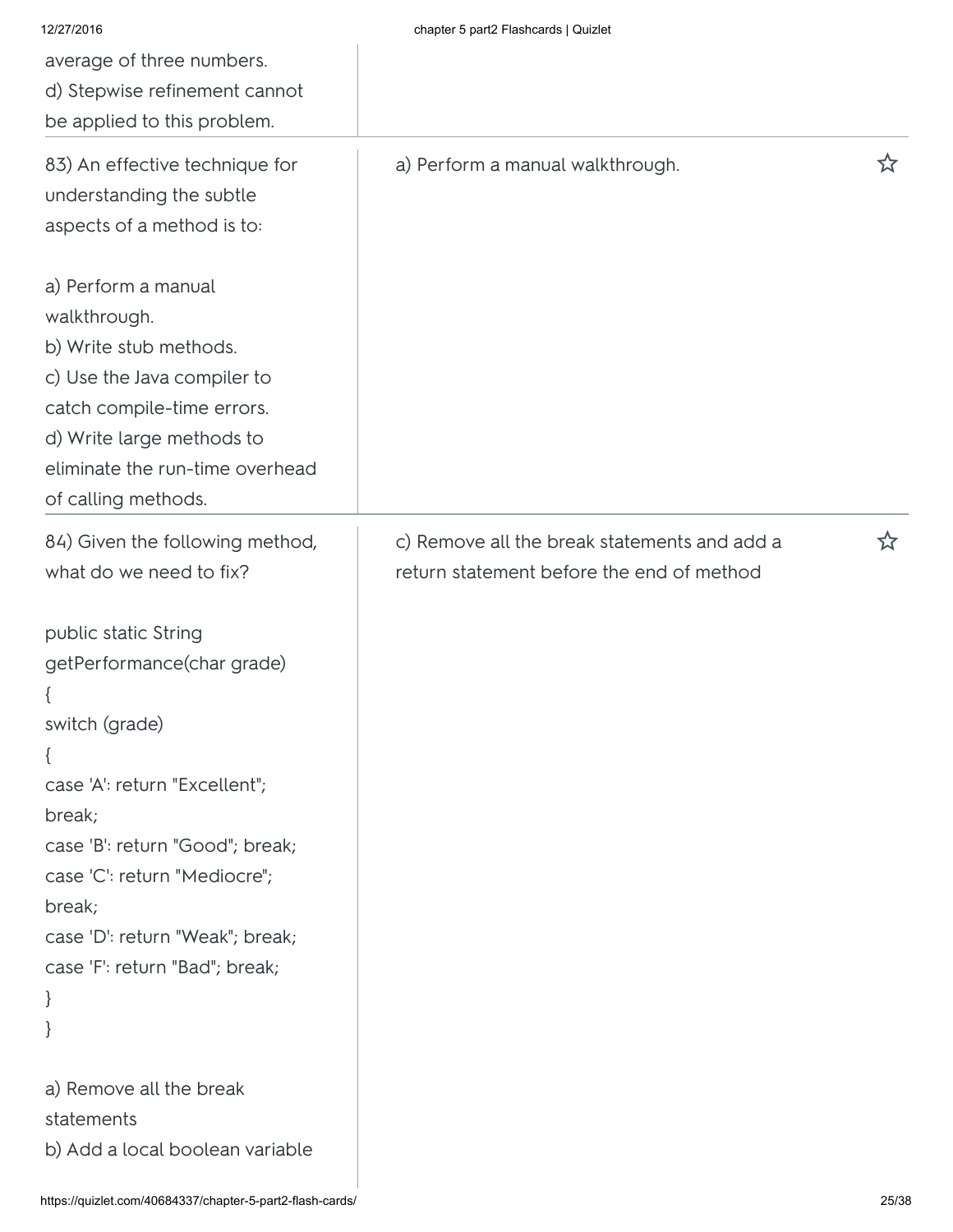| 12/27/2016                       | chapter 5 part2 Flashcards   Quizlet |   |
|----------------------------------|--------------------------------------|---|
| definition                       |                                      |   |
| c) Remove all the break          |                                      |   |
| statements and add a return      |                                      |   |
| statement before the end of      |                                      |   |
| method                           |                                      |   |
| d) Remove the switch statement   |                                      |   |
| and use and if statement         |                                      |   |
| 85) In the following code        | a) It can be used only in ml.        | ☆ |
| snippet, what is the scope of    |                                      |   |
| variable b?                      |                                      |   |
| public static void ml()          |                                      |   |
| $\{$                             |                                      |   |
| $int i = 0;$                     |                                      |   |
| double $b = 0$ ;                 |                                      |   |
| }                                |                                      |   |
| public static void m2()          |                                      |   |
| ₹                                |                                      |   |
| double $a = b + 1$ ;             |                                      |   |
| }                                |                                      |   |
| public static void main(String[] |                                      |   |
| args)                            |                                      |   |
| $\{$                             |                                      |   |
| ml();                            |                                      |   |
| m2();                            |                                      |   |
| }                                |                                      |   |
| a) It can be used only in ml.    |                                      |   |
| b) It can be used in user-       |                                      |   |
| defined methods ml and m2.       |                                      |   |
| c) It can be used anywhere in    |                                      |   |
| this program.                    |                                      |   |
| d) It can be used in many        |                                      |   |
| programs.                        |                                      |   |
| 86) What is the output of the    | c) Priority: 5                       | ☆ |
| following code snippet?          |                                      |   |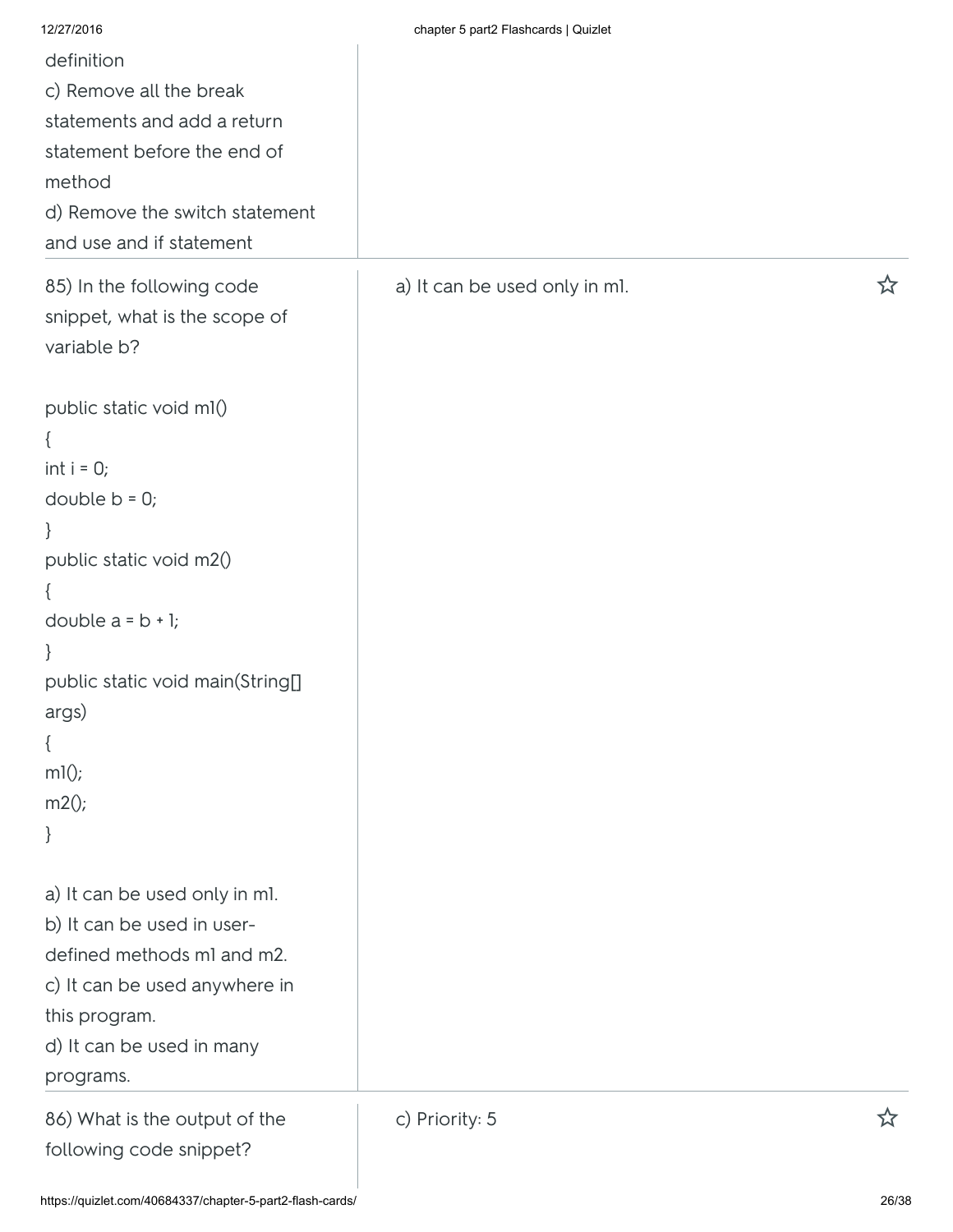| public static int assignPriority(int<br>priority)<br>return priority + 2;<br>$\mathbf{r}$<br>public static void main(String[]<br>args)<br>int priority = $assignmentivity(3)$ ;<br>System.out.println("Priority: " +<br>priority);     |                                                   |   |
|----------------------------------------------------------------------------------------------------------------------------------------------------------------------------------------------------------------------------------------|---------------------------------------------------|---|
| a) Priority: 2<br>b) Priority: 3<br>c) Priority: 5<br>d) There is no output because<br>the program does not compile                                                                                                                    |                                                   |   |
| 87) Which of the following is<br>correct about a local variable?                                                                                                                                                                       | d) It is declared within the scope of any method. | ☆ |
| a) It is declared before all the<br>methods in a program.<br>b) It is visible to all the methods<br>declared after it.<br>c) It is declared exclusively in<br>the main method.<br>d) It is declared within the<br>scope of any method. |                                                   |   |
| 88) What is the output of the<br>following code snippet?                                                                                                                                                                               | d) No output due to compilation error             |   |
| public static void main(String[]<br>args)                                                                                                                                                                                              |                                                   |   |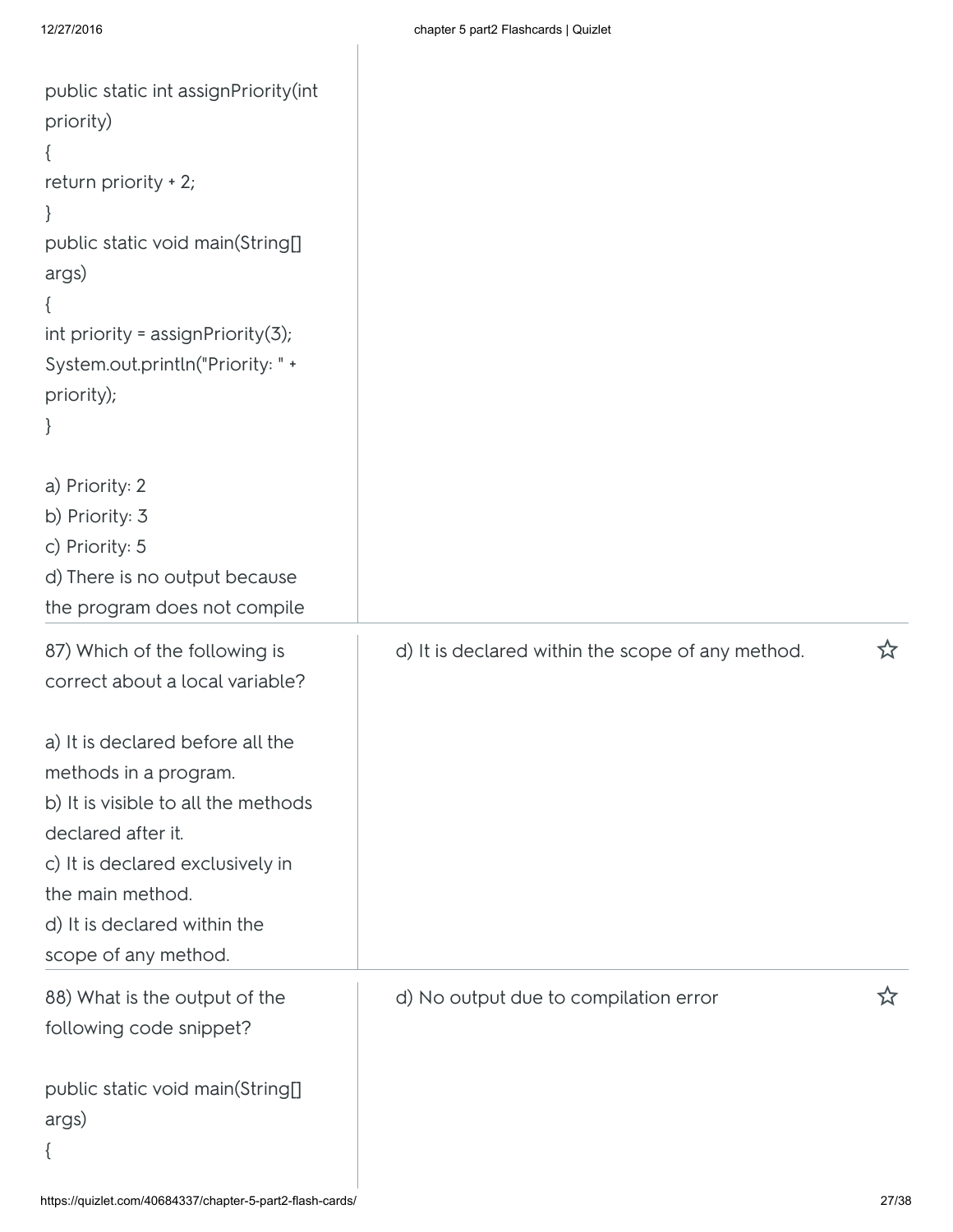| 12/27/2016                                | chapter 5 part2 Flashcards   Quizlet                |   |
|-------------------------------------------|-----------------------------------------------------|---|
| int gvar $= 0$ ;                          |                                                     |   |
| $gvar = gvar + 10;$                       |                                                     |   |
| if $(gvar > 0)$                           |                                                     |   |
| $\{$                                      |                                                     |   |
| int lvar = $gvar + I;$                    |                                                     |   |
| }                                         |                                                     |   |
| System.out.println(lvar);                 |                                                     |   |
| $\}$                                      |                                                     |   |
| $a)$ ]                                    |                                                     |   |
| b) 10                                     |                                                     |   |
| c) 11                                     |                                                     |   |
| d) No output due to                       |                                                     |   |
| compilation error                         |                                                     |   |
| 89) For the given code snippet,           | ) The code snippet executes and displays "Pay rate: | ☆ |
| which of the following                    | 44.0"                                               |   |
| statements is true?                       |                                                     |   |
|                                           |                                                     |   |
| public static double                      |                                                     |   |
| raise(double rate)                        |                                                     |   |
| $\mathcal{L}_{\mathcal{L}_{\mathcal{L}}}$ |                                                     |   |
| double newPayRate = rate * 1.1;           |                                                     |   |
| return newPayRate;                        |                                                     |   |
| $\}$                                      |                                                     |   |
| public static void main(String[]          |                                                     |   |
| args)                                     |                                                     |   |
| $\{$                                      |                                                     |   |
| double rate = $40.0$ ;                    |                                                     |   |
| double newPayRate = 0.0;                  |                                                     |   |
| newPayRate = raise(rate);                 |                                                     |   |
| System.out.println("Pay rate: " +         |                                                     |   |
| newPayRate);                              |                                                     |   |
| }                                         |                                                     |   |
| a) The code snippet executes              |                                                     |   |
| and displays "Pay rate: 40.0"             |                                                     |   |
| b) The code snippet executes              |                                                     |   |
|                                           |                                                     |   |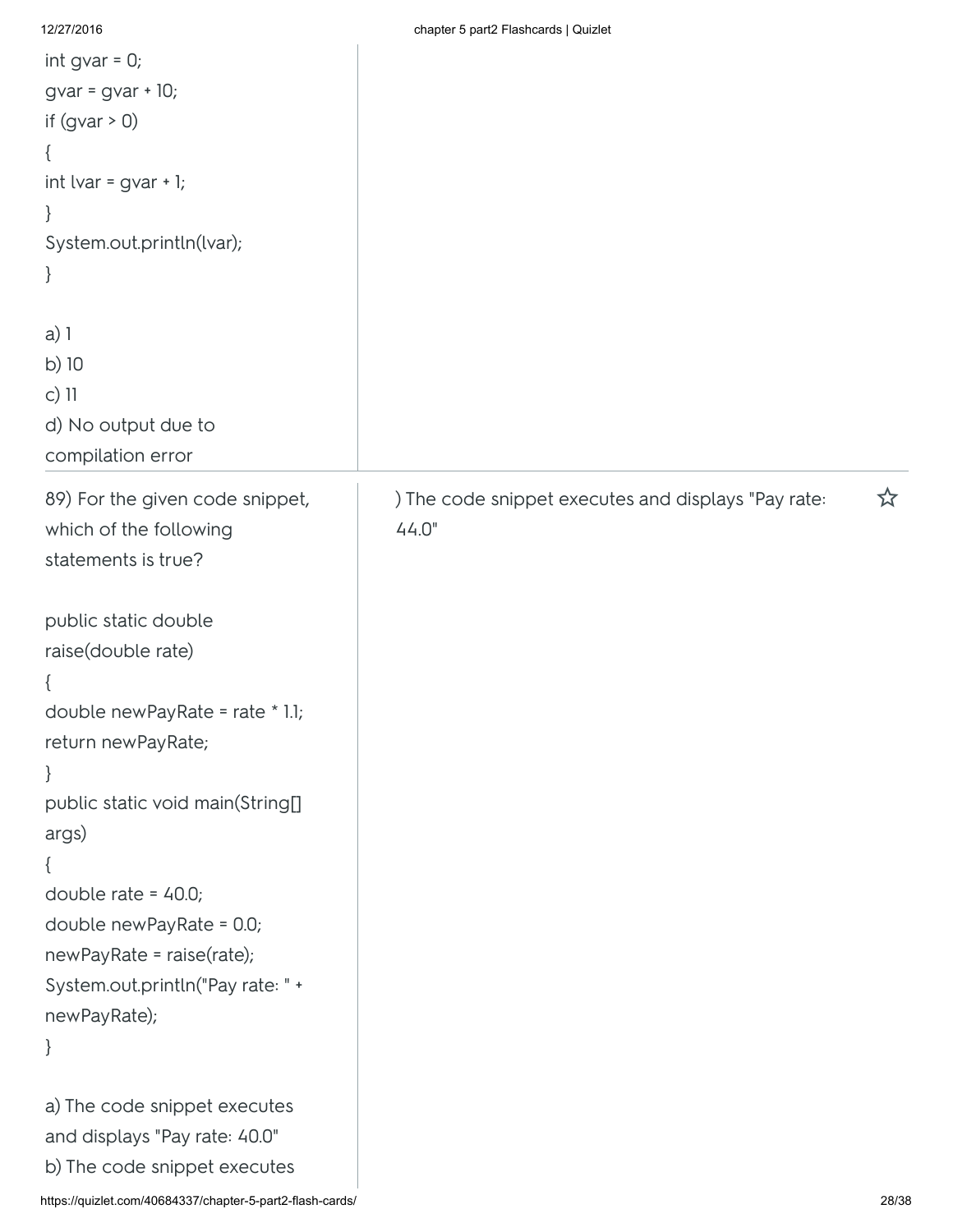| 12/27/2016                                               | chapter 5 part2 Flashcards   Quizlet |   |
|----------------------------------------------------------|--------------------------------------|---|
| and displays "Pay rate: 44.0"                            |                                      |   |
| c) The code snippet executes                             |                                      |   |
| and displays "Pay rate: 0.0"                             |                                      |   |
| d) There is no output because                            |                                      |   |
| the program does not compile                             |                                      |   |
| 90) What is the output of the<br>following code snippet? | c) $b = 0, c = 100$                  | ☆ |
|                                                          |                                      |   |
| public static int dolt(int a, int                        |                                      |   |
| prvl, int nxtl)                                          |                                      |   |
| $\{$                                                     |                                      |   |
| int $prv = a - prv$ ];                                   |                                      |   |
| int $nxt = a + nxti;$                                    |                                      |   |
| return prv;                                              |                                      |   |
| $\}$                                                     |                                      |   |
| public static void main(String[]                         |                                      |   |
| args)                                                    |                                      |   |
| $\{$                                                     |                                      |   |
| int $a = 100$ ;                                          |                                      |   |
| int $b = 100$ ;                                          |                                      |   |
| int $c = 100$ ;                                          |                                      |   |
| $b =$ dolt $(a, b, c)$ ;                                 |                                      |   |
| System.out.println("b = " + b + ", c                     |                                      |   |
| $=$ " + c);                                              |                                      |   |
| $\}$                                                     |                                      |   |
| a) $b = 100$ , $c = 101$                                 |                                      |   |
| b) $b = 99$ , $c = 101$                                  |                                      |   |
| c) $b = 0, c = 100$                                      |                                      |   |
| d) $b = 0, c = 101$                                      |                                      |   |
| 91) What is the output of the                            | c) $7$                               | ☆ |
| following code snippet?                                  |                                      |   |
|                                                          |                                      |   |
| public static int blackBox(int a)                        |                                      |   |
| $\{$                                                     |                                      |   |
| int val;                                                 |                                      |   |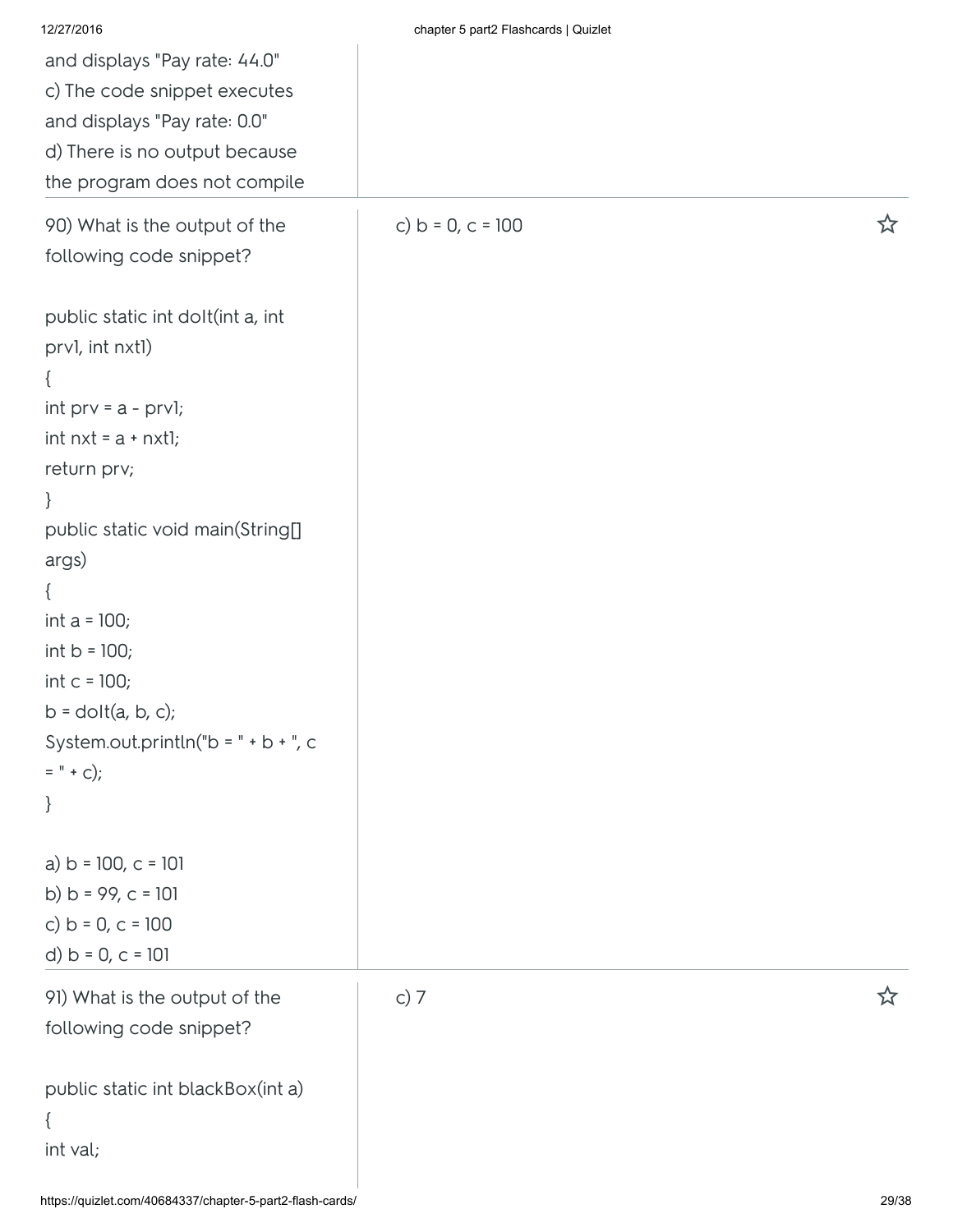| if $(a \le 0)$                   |                 |   |
|----------------------------------|-----------------|---|
| $\{$                             |                 |   |
| $val = 1;$                       |                 |   |
| $\}$                             |                 |   |
| else                             |                 |   |
| €                                |                 |   |
| val = $a + blackBox(a - 2)$ ;    |                 |   |
| $\}$                             |                 |   |
| return val;                      |                 |   |
| }                                |                 |   |
| public static void main(String[] |                 |   |
| args)                            |                 |   |
| ₹                                |                 |   |
| System.out.println(blackBox(4)); |                 |   |
| $\}$                             |                 |   |
|                                  |                 |   |
| $a)$ 4                           |                 |   |
| $b)$ ]                           |                 |   |
| c) $7$                           |                 |   |
| $d)$ 2                           |                 |   |
| 92) What is the output of the    | b) $fun(2) = 8$ | ☆ |
| following code snippet?          |                 |   |
|                                  |                 |   |
| public static int fun(int x)     |                 |   |
|                                  |                 |   |
| int returnValue = 0;             |                 |   |
| if $(x > 5)$                     |                 |   |
|                                  |                 |   |
| returnValue = x;                 |                 |   |
| }                                |                 |   |
| else                             |                 |   |
|                                  |                 |   |
| returnValue = $fun(2 * x);$      |                 |   |
| $\}$                             |                 |   |
| return returnValue;              |                 |   |
| $\}$                             |                 |   |
| public static void main(String[] |                 |   |
|                                  |                 |   |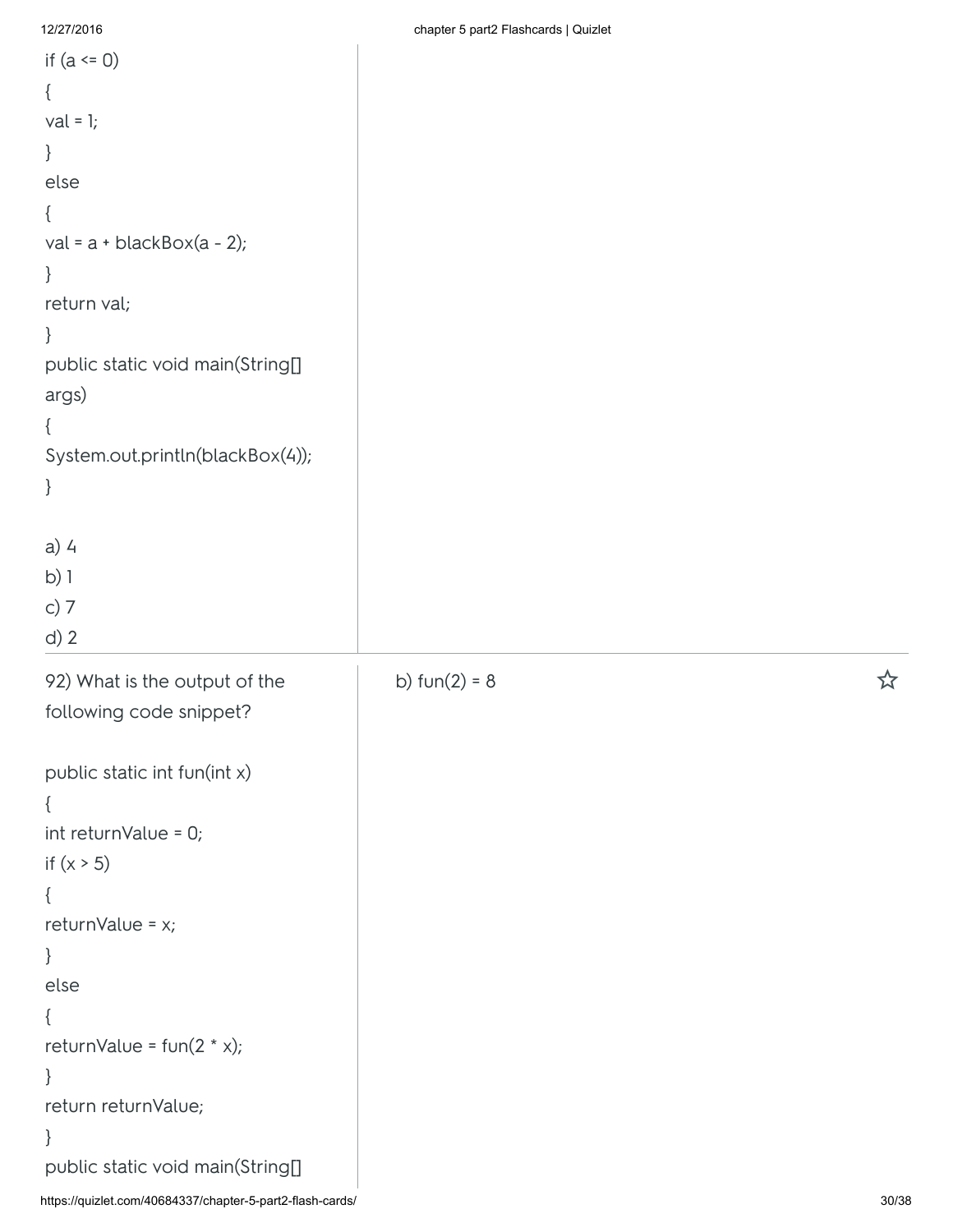| args)<br>{<br>System.out.println("fun(2) = $" +$<br>$fun(2))$ ;<br>}<br>a) $fun(2) = 4$<br>b) $fun(2) = 8$<br>c) $fun(2) = 16$<br>d) $fun(2) = 32$                                                                                                                                                                      |                                                                                            |   |
|-------------------------------------------------------------------------------------------------------------------------------------------------------------------------------------------------------------------------------------------------------------------------------------------------------------------------|--------------------------------------------------------------------------------------------|---|
| 93) Based on the code snippet,<br>which of the following<br>statements is correct?                                                                                                                                                                                                                                      | b) The code snippet executes and infinitely<br>recurses, displaying 1, 2, 3, 4, and so on. | ☆ |
| public static void reoccur(int<br>count)<br>{<br>System.out.println(count);<br>$reoccur(count + 1);$<br>}<br>public static void main(String[]<br>args)<br>$\{$<br>reoccur(1);<br>}                                                                                                                                      |                                                                                            |   |
| a) The code snippet gives a<br>compilation error as the reoccur<br>method cannot call itself.<br>b) The code snippet executes<br>and infinitely recurses,<br>displaying 1, 2, 3, 4, and so on.<br>c) The code snippet executes<br>and displays 1.<br>d) The code snippet executes<br>and does not produce any<br>output |                                                                                            |   |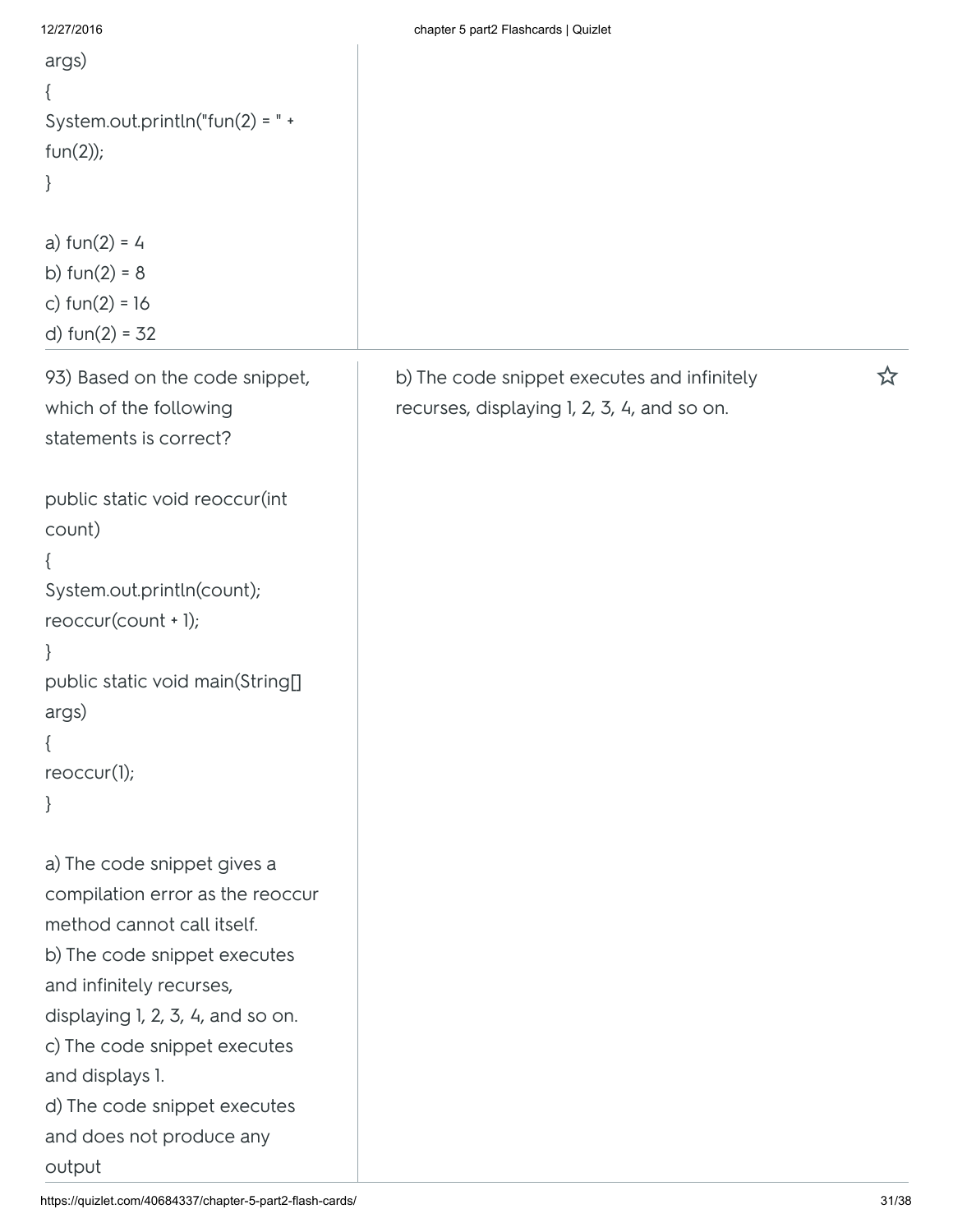|  |  |  | 12/27/2016 |
|--|--|--|------------|

chapter 5 part2 Flashcards | Quizlet

| 94) What is the output if the     |
|-----------------------------------|
| method call is testMyVal(6) in    |
| the following code snippet?       |
|                                   |
| public static void testMyVal(int  |
| nval)                             |
| {                                 |
| if (nval $> 0$ )                  |
| {                                 |
| testMyVal(nval - 2);              |
| }                                 |
| System.out.print(nval + " ");     |
| }                                 |
| a) 0 2 4 6                        |
| b) 0 0 0 0                        |
| c) 6 6 6 6                        |
| d) 6 4 2 0                        |
|                                   |
|                                   |
| Answer: a                         |
| 95) Given the method below,       |
| what is the output of the         |
| method call is $div(10)$ ?        |
|                                   |
| public static void div(int n)     |
| ſ                                 |
| if $(n > 2)$                      |
| $\{$                              |
| div(n % 3);                       |
| }                                 |
| System.out.print( $n / 3 + "$ "); |
| }                                 |
| a) 0 10                           |
| b)3                               |
| c) $03$                           |
| d) 10                             |

https://quizlet.com/40684337/chapter-5-part2-flash-cards/ 32/38 c) 0 3 <del>△</del>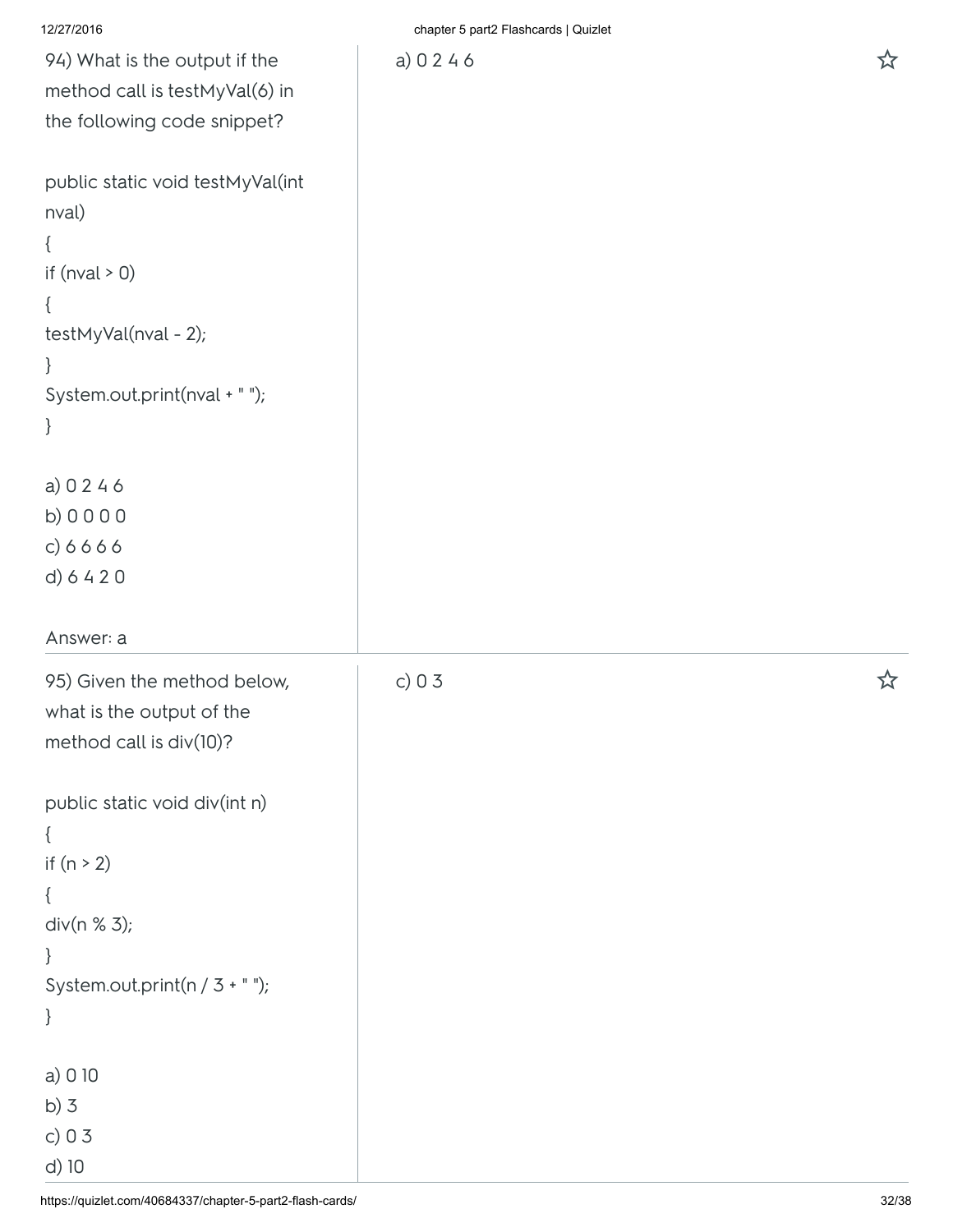```
96) Which of the following code
snippets returns the factorial of
a given number? (Hint: Factorial
of 5 = 5! = 123.45 = 120
```

```
a)
public static int factorial(int
num)
{
return num * factorial(num - 1);
}
b)
public static int factorial(int
num)
{
if(num == 1){
return 1;
}
return num * factorial(num);
}
c)
public static int factorial(int
num)
{
if (num == 1){
return 1;
}
System.out.println(num *
factorial(num - 1));
}
d)
public static int factorial(int
num)
{
if (num == 1)
```

```
12/27/2016 chapter 5 part2 Flashcards | Quizlet
```

```
d) 
public static int factorial(int num)
{
if (num == 1)
{
return 1;
}
return num * factorial(num - 1);
}
```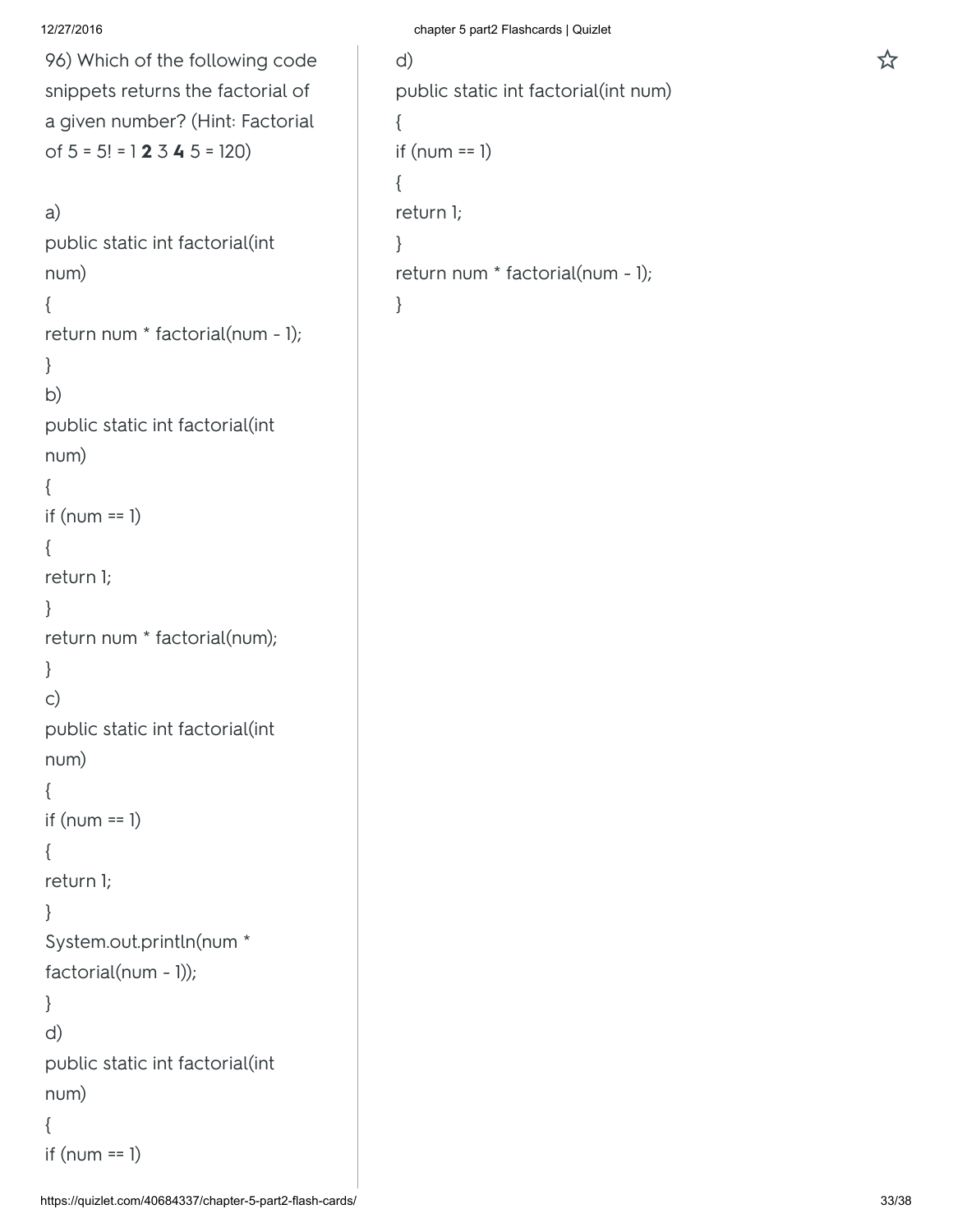| 12/27/2016                          | chapter 5 part2 Flashcards   Quizlet          |    |
|-------------------------------------|-----------------------------------------------|----|
| $\{$                                |                                               |    |
| return 1;                           |                                               |    |
| $\}$                                |                                               |    |
| return num * factorial(num - 1);    |                                               |    |
| $\}$                                |                                               |    |
|                                     |                                               |    |
| Answer: d                           |                                               |    |
| 97) Given the method below,         | b) $1\frac{\mu}{3}\frac{\mu}{5}$              | ኢን |
| what is the result of the method    |                                               |    |
| call $rectr("#", 5)?$               |                                               |    |
|                                     |                                               |    |
| public static void recstr(String s, |                                               |    |
| int d)                              |                                               |    |
| $\{$                                |                                               |    |
| if $(d \leq 1)$                     |                                               |    |
| $\{$                                |                                               |    |
| System.out.print (d);               |                                               |    |
| $\}$                                |                                               |    |
| else                                |                                               |    |
| $\{$                                |                                               |    |
| $S = S + \frac{11}{7}$              |                                               |    |
| recstr(s, $d - 2$ );                |                                               |    |
| System.out.print (s + d);           |                                               |    |
| $\}$                                |                                               |    |
| }                                   |                                               |    |
|                                     |                                               |    |
| a) $1//#3/*5$                       |                                               |    |
| b) $1\frac{\#}{3\#/5}$              |                                               |    |
| c) $1##/#/5$                        |                                               |    |
| d) $0##}/#/5$                       |                                               |    |
| 98) Which method header is          | b) public static int comp(int numl, int num2) | ኢ7 |
| appropriate for this method         |                                               |    |
| body?                               |                                               |    |
|                                     |                                               |    |
| $\{$                                |                                               |    |
| if $(num1 < num2)$                  |                                               |    |
|                                     |                                               |    |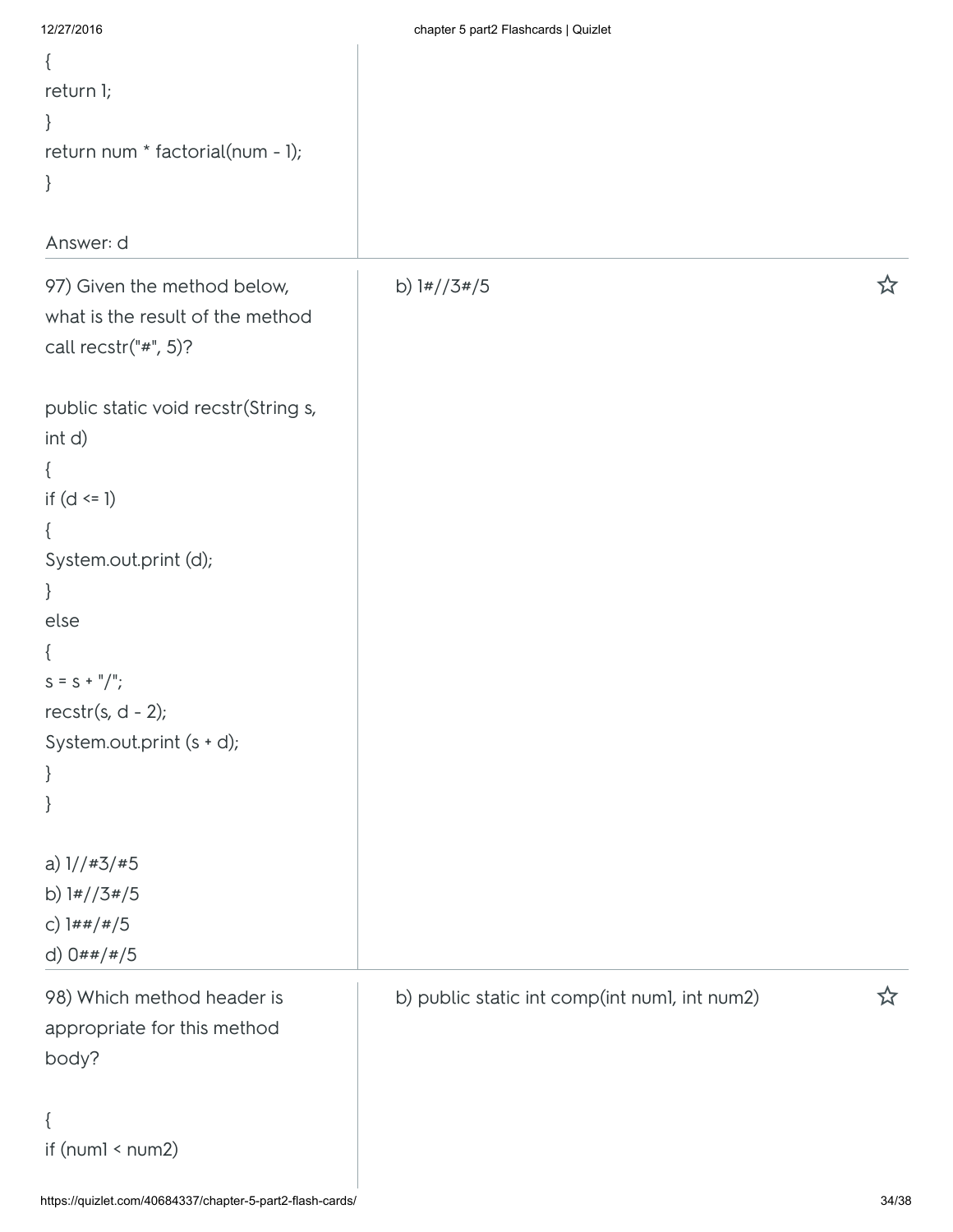| 12/27/2016                                                                                                                                                                                                                                                                                                      | chapter 5 part2 Flashcards   Quizlet |   |
|-----------------------------------------------------------------------------------------------------------------------------------------------------------------------------------------------------------------------------------------------------------------------------------------------------------------|--------------------------------------|---|
| $\{$                                                                                                                                                                                                                                                                                                            |                                      |   |
| return numl;                                                                                                                                                                                                                                                                                                    |                                      |   |
| $\}$                                                                                                                                                                                                                                                                                                            |                                      |   |
| return num2;                                                                                                                                                                                                                                                                                                    |                                      |   |
| $\}$                                                                                                                                                                                                                                                                                                            |                                      |   |
| a) public static void comp(int<br>numl, int num2)<br>b) public static int comp(int<br>numl, int num2)<br>c) public static boolean<br>comp(int numl, int num2)<br>d) public static int comp(int<br>numl, double num2)                                                                                            |                                      |   |
| 99) What is the output of the                                                                                                                                                                                                                                                                                   | c) someMethod $(2) = 32$             | ☆ |
| following code snippet?                                                                                                                                                                                                                                                                                         |                                      |   |
| public static int someMethod(int<br>X)<br>₹<br>int result = $0$ ;<br>if $(x > 10)$<br>$\{$<br>result = $x$ ;<br>}<br>else<br>₹<br>result = someMethod( $4 * x$ );<br>}<br>return result;<br>}<br>public static void main(String[]<br>args)<br>€<br>System.out.println("someMetho<br>$d(2) = " + somewhat (2));$ |                                      |   |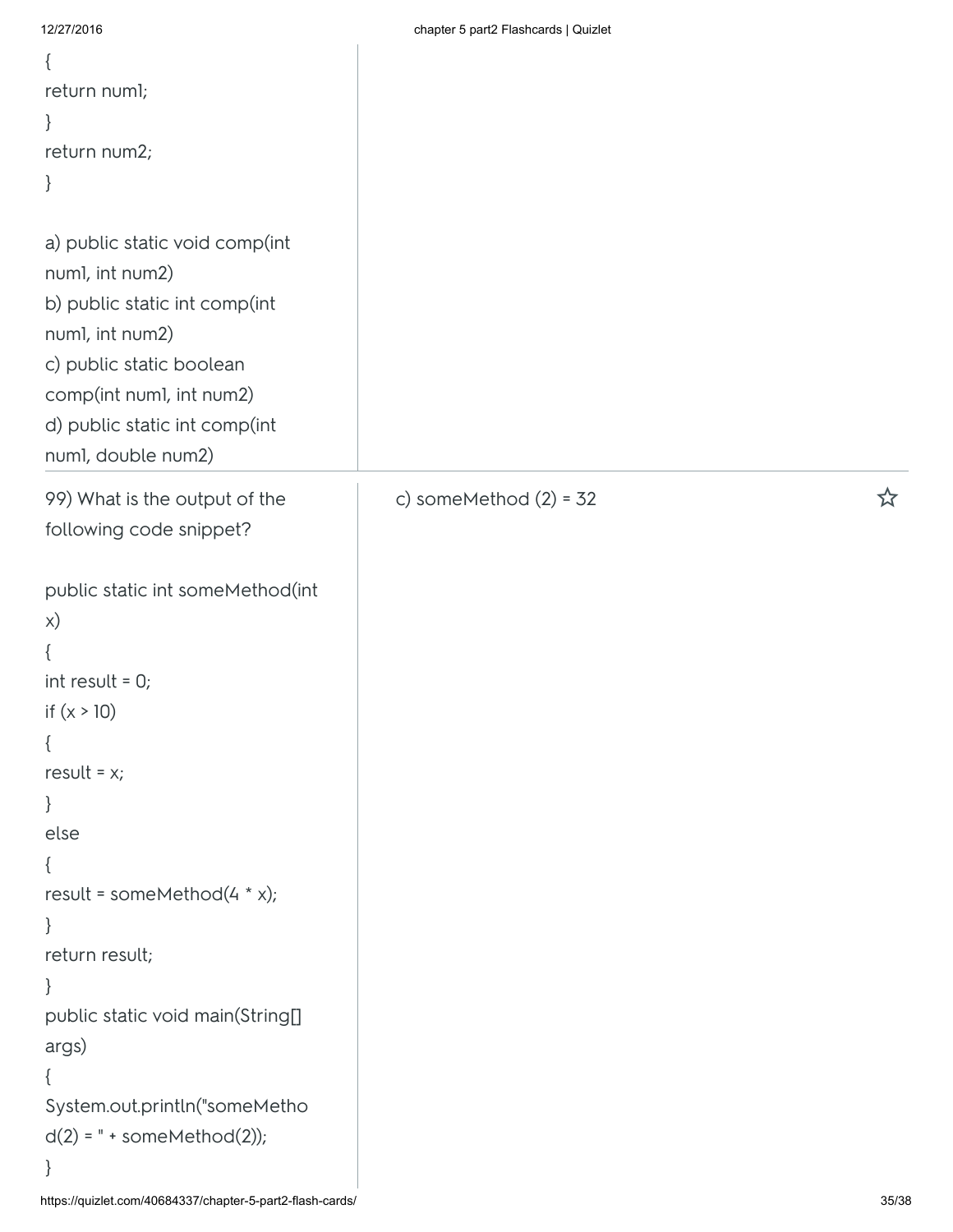| a) someMethod $(2) = 8$<br>b) someMethod $(2) = 16$<br>c) someMethod $(2) = 32$<br>d) someMethod $(2) = 64$                                                                                                                                                                                                                   |                                                                                      |   |
|-------------------------------------------------------------------------------------------------------------------------------------------------------------------------------------------------------------------------------------------------------------------------------------------------------------------------------|--------------------------------------------------------------------------------------|---|
| 100) Based on the code snippet<br>below, which of the following<br>statements is correct?                                                                                                                                                                                                                                     | b) The code snippet executes and infinitely<br>recurses but does not print anything. | ☆ |
| public static void<br>recursiveMethod(int count)<br>$\{$<br>recursiveMethod(count + 2);<br>System.out.println(count);<br>$\mathcal{F}$<br>public static void main(String[]<br>args)<br>$\mathcal{L}$<br>recursiveMethod(1);<br>$\}$                                                                                           |                                                                                      |   |
| a) The code snippet gives a<br>compilation error as the<br>recursiveMethod method<br>cannot call itself.<br>b) The code snippet executes<br>and infinitely recurses but does<br>not print anything.<br>c) The code snippet executes<br>and displays 1.<br>d) The code snippet executes<br>and does not produce any<br>output. |                                                                                      |   |
| 101) Given the code below, what<br>is the output of the method call<br>hashIt("#", $6$ )?                                                                                                                                                                                                                                     | a) $0\frac{\#}{12}\frac{4}{4}/4\frac{\#}{6}$                                         | ☆ |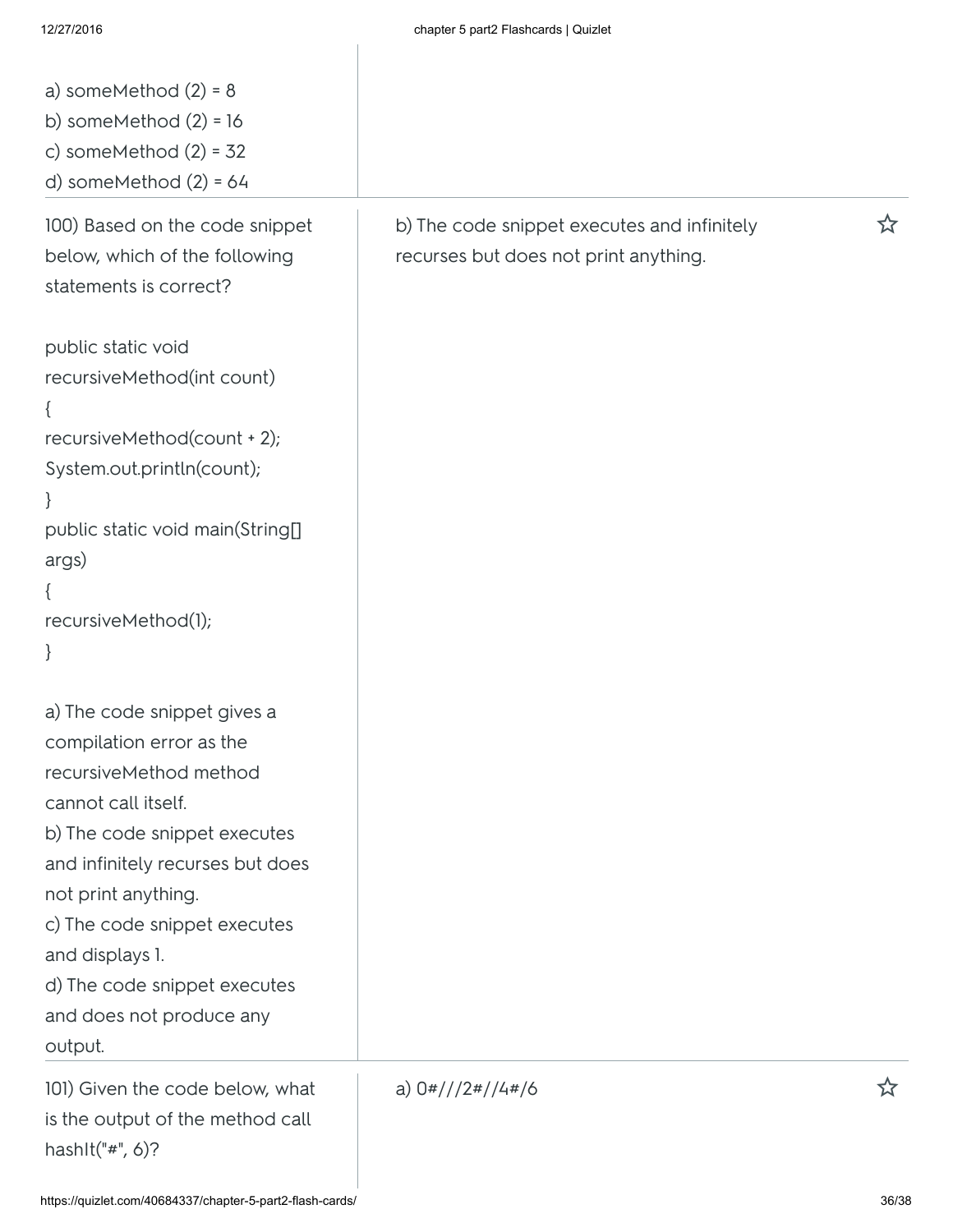| public static void hashIt(String s,<br>int d)<br>$\{$<br>if $(d \leq 1)$<br>€<br>System.out.print(d);<br>$\}$<br>else<br>$\left\{ \right.$<br>$S = S + \frac{11}{2}$<br>hashIt(s, $d - 2$ );<br>System.out.print(s + d);<br>$\}$<br>} |                                                         |       |
|---------------------------------------------------------------------------------------------------------------------------------------------------------------------------------------------------------------------------------------|---------------------------------------------------------|-------|
| a) $0\frac{\frac{1}{2}}{12\frac{\pi}{4}}$<br>b) $0\frac{\#}{2\#}/4\frac{\#}{16}$<br>c) $0/2$ #//4#///6#<br>d) $\frac{\#}{6}\frac{4}{14}\frac{1}{120}$                                                                                 |                                                         |       |
| 102) Which of the following<br>method declarations would be<br>appropriate for a method that<br>compares 2 numbers?                                                                                                                   | c) public static boolean compare(int numl, int<br>num2) | ☆     |
| The method body is shown<br>here:                                                                                                                                                                                                     |                                                         |       |
| $\{$<br>return numl > num2;<br>$\}$                                                                                                                                                                                                   |                                                         |       |
| a) public static void compare(int<br>numl, int num2)<br>b) public static int compare(int<br>numl, int num2)                                                                                                                           |                                                         |       |
| c) public static boolean<br>https://quizlet.com/40684337/chapter-5-part2-flash-cards/                                                                                                                                                 |                                                         | 37/38 |